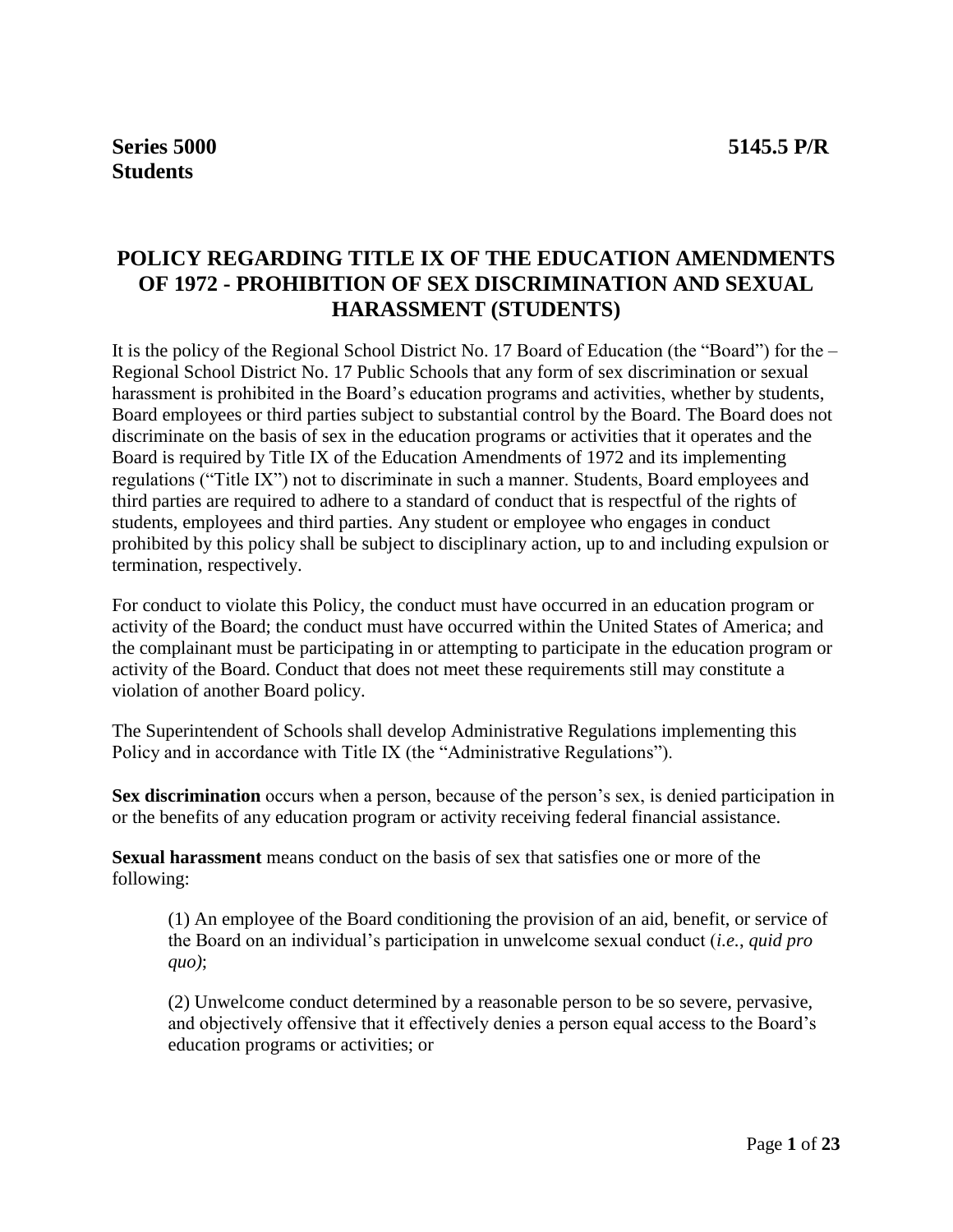(3) "Sexual assault" as defined in 20 U.S.C.  $1092(f)(6)(A)(v)$ , "dating violence" as defined in 34 U.S.C. 12291(a)(10), "domestic violence" as defined in 34 U.S.C. 12291(a)(8), or "stalking" as defined in 34 U.S.C. 12291(a)(30).

#### Reporting Sex Discrimination or Sexual Harassment

It is the express policy of the Board to encourage victims of sex discrimination and/or sexual harassment to report such claims. Students are encouraged to report complaints of sex discrimination and/or sexual harassment promptly in accordance with the appropriate process set forth in the Administrative Regulations. The Board directs its employees to respond to such complaints in a prompt and equitable manner. The Board further directs its employees to maintain confidentiality to the extent appropriate and not tolerate any reprisals or retaliation that occur as a result of the good faith reporting of charges of sex discrimination and/or sexual harassment. Any such reprisals or retaliation will result in disciplinary action against the retaliator, up to and including expulsion or termination as appropriate.

Any Board employee with notice of sex discrimination and/or sexual harassment allegations shall immediately report such information to the building principal and/or the Title IX Coordinator, or if the employee does not work in a school building, to the Title IX Coordinator.

The Regional School District No. 17 Public Schools administration (the "Administration") shall provide training to Title IX Coordinator(s), investigators, decision-makers, and any person who facilitates an informal resolution process (as set forth in the Administrative Regulations) on the definitions of sex discrimination and sexual harassment, the scope of the Board's education program and activity, how to conduct an investigation and grievance process, and how to serve impartially, including by avoiding prejudgment of the facts at issue, conflicts of interest, and bias. The Administration shall make the training materials used to provide these trainings publicly available on the Board's website. The Administration shall also periodically provide training to all Board employees on the topic of sex discrimination and sexual harassment under Title IX, which shall include but not be limited to when reports of sex discrimination and/or sexual harassment must be made. The Administration shall distribute this Policy and the Administrative Regulations to staff, students and parents and legal guardians and make the Policy and the Administrative Regulations available on the Board's website to promote an environment free of sex discrimination and sexual harassment.

The Board's Title IX Coordinator is: Dr. Kris Lindsay-Stevens, Director of Student Services. Any individual may make a report of sex discrimination and/or sexual harassment directly to the Title IX Coordinator using any one, or multiple, of the following points of contact:

Regional School District No. 17 57 Little City Road, Higganum, CT 06441 Telephone #: 860-345-4244

Rights, Boston Office, U.S. Department of Education, 8th Floor, 5 Post Office Square, Boston, MA 02109-3921 (Telephone (617) 289-0111).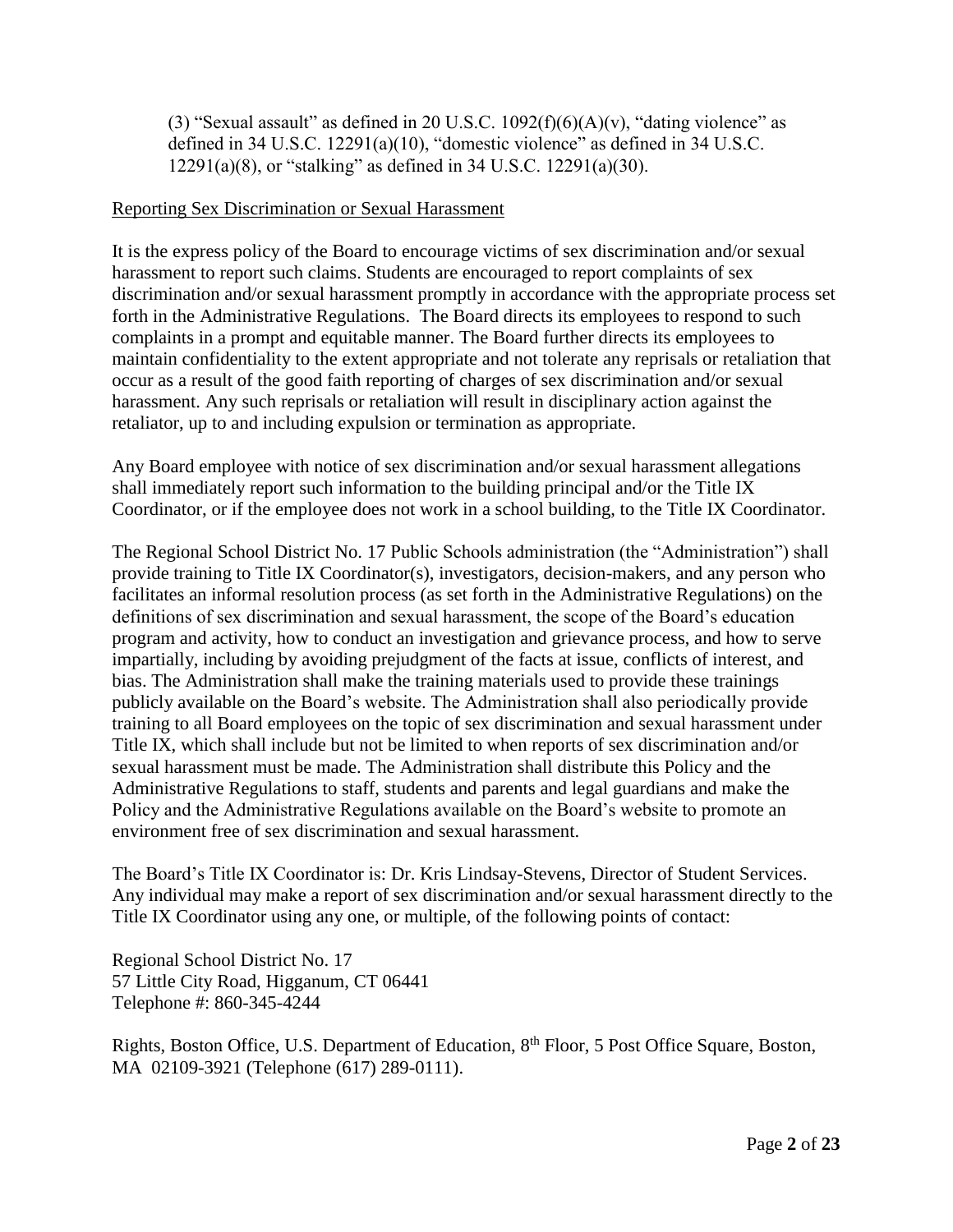Legal References: Title IX of the Education Amendments of 1972, 20 U.S.C. § 1681, et seq. Title IX of the Education Amendments of 1972, 34 C.F.R § 106.1, et seq. Gebser v. Lago Vista Independent School District, 524 U.S. 274 (1998) Davis v. Monroe County Board of Education, 526 U.S. 629 (1999)

ADOPTED:\_\_\_\_\_\_\_\_\_ REVISED:

7/30/2020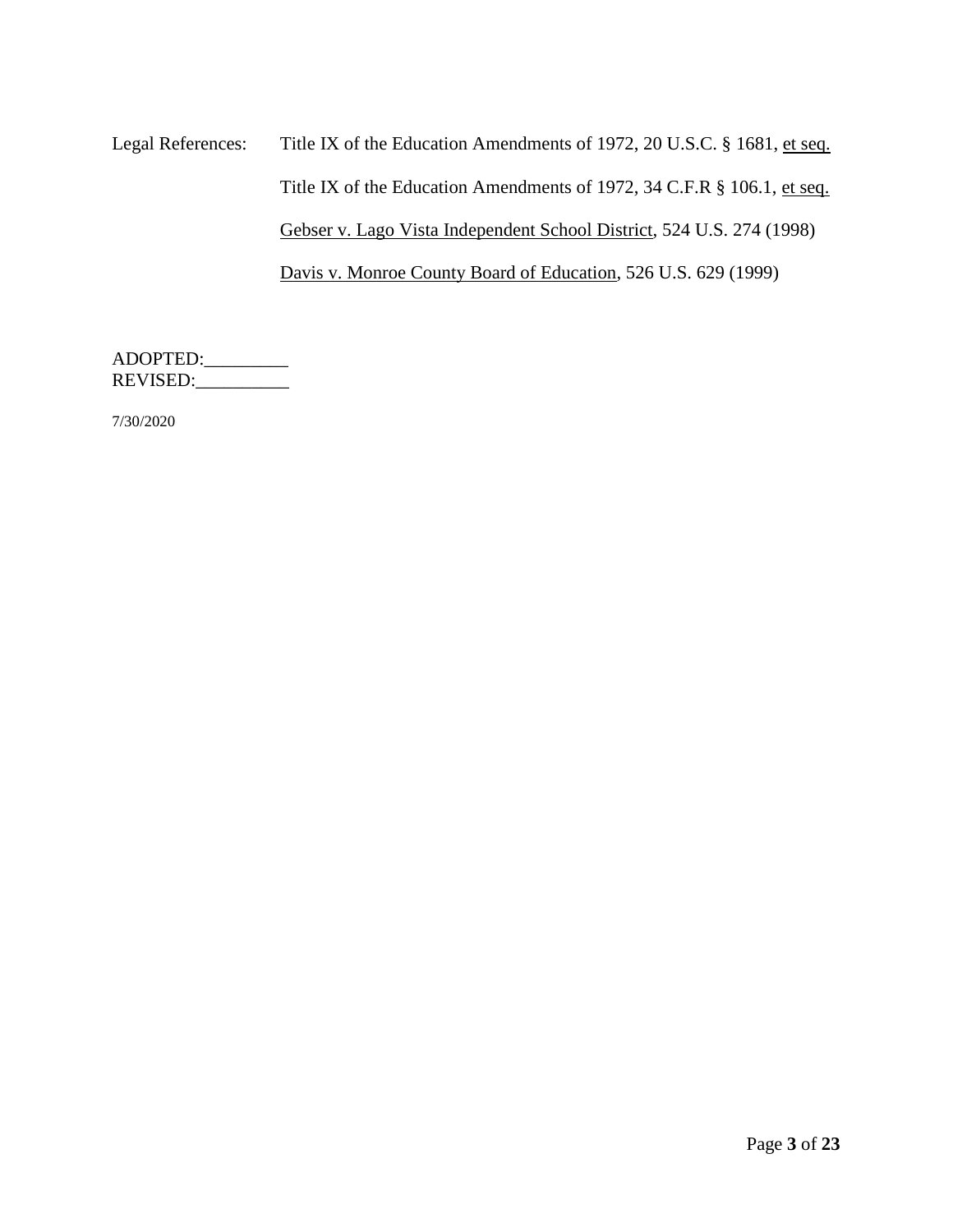*[Note: The following administrative procedures are not part of the sex discrimination and sexual harassment policy and need not be approved by the Board. However, because a complaint procedure is legally required, these administrative regulations are included for your convenience.]*

## **ADMINISTRATIVE REGULATIONS REGARDING TITLE IX OF THE EDUCATION AMENDMENTS OF 1972 - PROHIBITION OF SEX DISCRIMINATION AND SEXUAL HARASSMENT (STUDENTS)**

It is the policy of the Regional School District No. 17 Board of Education (the "Board") for the Regional School District No. 17 Public Schools ("the District") that any form of sex discrimination or sexual harassment is prohibited, whether by students, District employees or third parties subject to substantial control by the Board. Students, District employees and third parties are expected to adhere to a standard of conduct that is respectful of the rights of students, District employees, and third parties. Any student or employee who engages in conduct prohibited by the Board's Policy regarding Title IX of the Education Amendments of 1972- Prohibition of Sex Discrimination and Sexual Harassment (Students) shall be subject to disciplinary action. Any third party who engages in conduct prohibited by the Board's Policy regarding Title IX of the Education Amendments of 1972-Prohibition of Sex Discrimination and Sexual Harassment (Students) shall be subject to remedial measures, which may include exclusion from school property.

**Sex discrimination** occurs when a person, because of the person's sex, is denied participation in or the benefits of any education program or activity receiving federal financial assistance.

**Sexual harassment** means conduct on the basis of sex that satisfies one or more of the following:

(1) An employee of the Board conditioning the provision of an aid, benefit, or service of the Board on an individual's participation in unwelcome sexual conduct (i.e., *quid pro quo)*;

(2) Unwelcome conduct determined by a reasonable person to be so severe, pervasive, and objectively offensive that it effectively denies a person equal access to the District's education programs or activities; or

(3) "Sexual assault" as defined in 20 U.S.C.  $1092(f)(6)(A)(v)$ , "dating violence" as defined in 34 U.S.C. 12291(a)(10), "domestic violence" as defined in 34 U.S.C. 12291(a)(8), or "stalking" as defined in 34 U.S.C. 12291(a)(30). These definitions can be found in Appendix A of these Administrative Regulations.

Although not an exhaustive list, the following are other examples of conduct prohibited by the Board's Policy regarding Title IX of the Education Amendments of 1972-Prohibition of Sex Discrimination and Sexual Harassment (Students):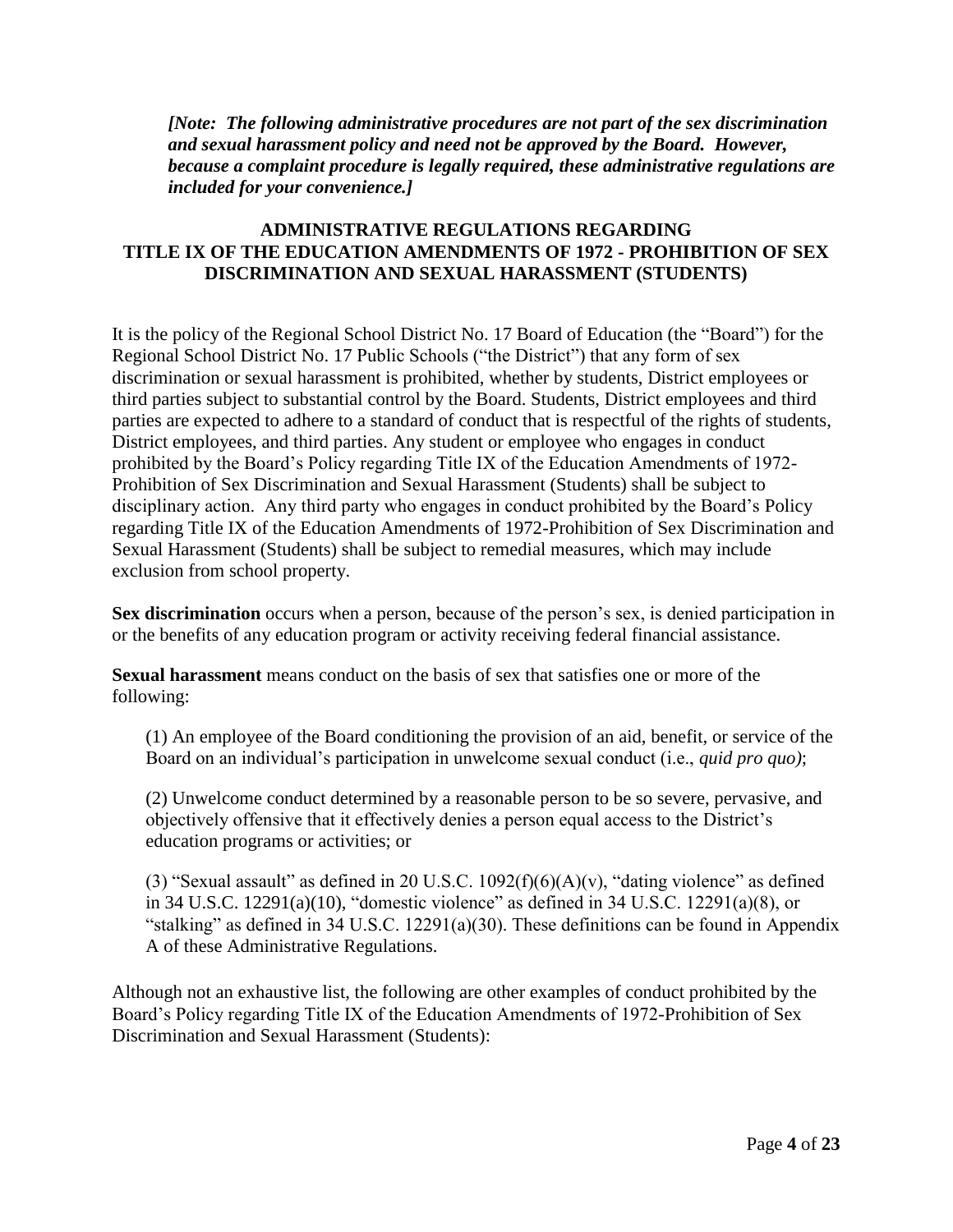- 1. Statements or other conduct indicating that a student's submission to, or rejection of, sexual overtures or advances will affect the student's grades and/or other academic progress.
- 2. Unwelcome attention and/or advances of a sexual nature, including verbal comments, sexual invitations, leering and physical touching.
- 3. Display of sexually suggestive objects, or use of sexually suggestive or obscene remarks, invitations, letters, emails, text messages, notes, slurs, jokes, pictures, cartoons, epithets or gestures.
- 4. Touching of a sexual nature or telling sexual or dirty jokes.
- 5. Transmitting or displaying emails or websites of a sexual nature.
- 6. Using computer systems, including email, instant messaging, text messaging, blogging or the use of social networking websites, or other forms of electronic communications, to engage in any conduct prohibited by the Board's Policy regarding Title IX of the Education Amendments of 1972-Prohibition of Sex Discrimination and Sexual Harassment (Students).

# **NOTICE OF THE TITLE IX COORDINATOR**

The District's Title IX Coordinator is Dr. Kris Lindsay-Stevens. Any individual may make a report of sex discrimination and/or sexual harassment directly to the Title IX Coordinator using any one, or multiple, of the following points of contact

Regional School District No. 17 57 Little City Road, Higganum, CT 06441 Telephone #: 860-345-4244

The Title IX Coordinator manages the District's compliance with Title IX and is an available resource to anyone seeking information or wishing to file a formal complaint. When a student, District employee, or other participant in the District's programs and activities feels that such person has been subjected to discrimination on the basis of sex in any District program or activity, including without limitation being subjected to sexual harassment, such person may contact the Title IX Coordinator or utilize the Title IX grievance systems set forth herein to bring concerns forward for the purpose of obtaining a prompt and equitable resolution.

## **EXPLANATION OF COMPLAINT PROCESS AND PROCEDURE**

The federal regulations implementing Title IX require the adoption and publication of two separate grievance systems: a grievance process for complaints of sex discrimination involving allegations of sexual harassment and grievance procedures for complaints of sex discrimination that are not sexual harassment. Accordingly, the Administration will process any complaints of sex discrimination involving allegations of sexual harassment, as defined above, pursuant to the **grievance process** set forth in Section I of these regulations. The Administration will process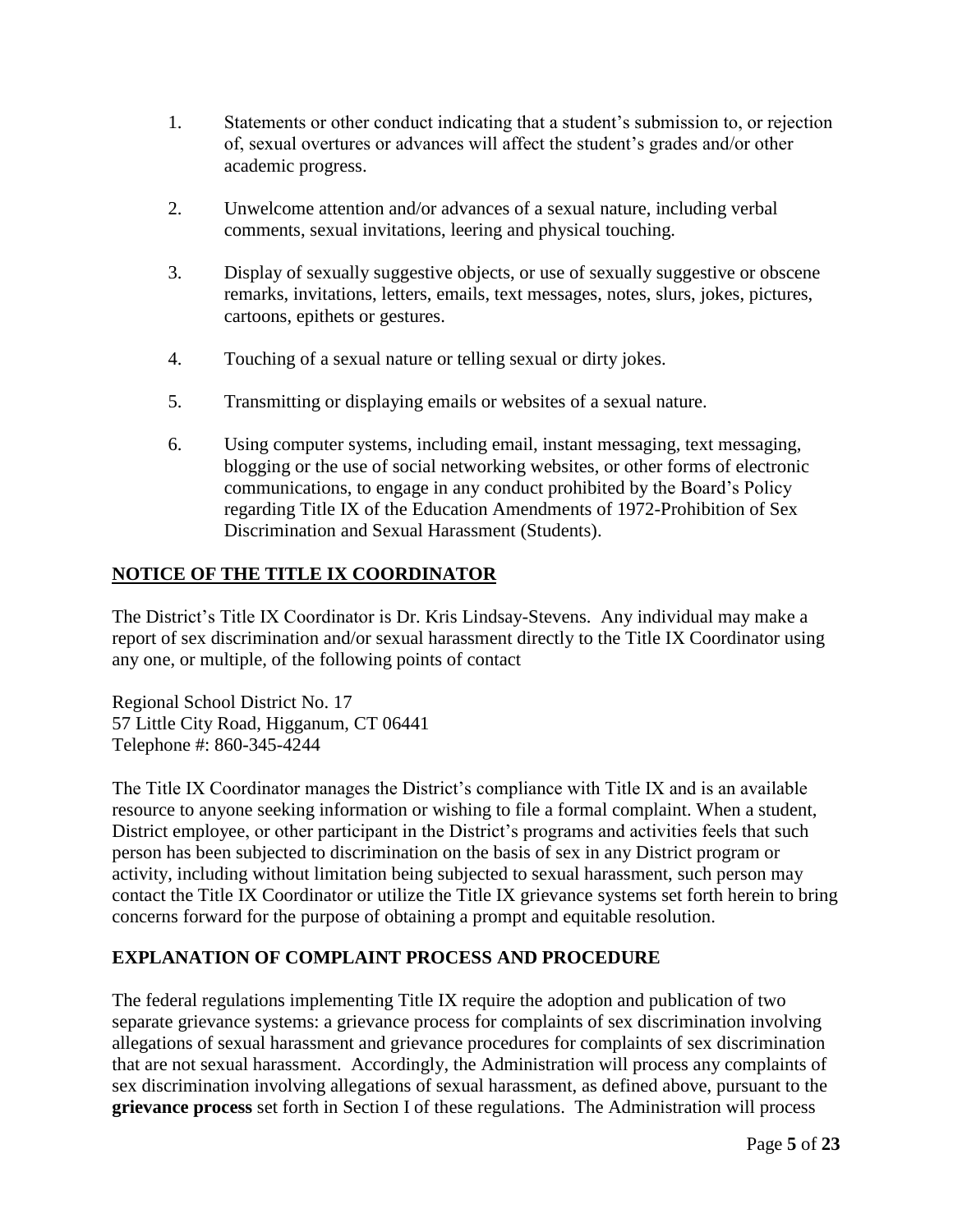any complaints of sex discrimination that are not sexual harassment pursuant to the **grievance procedures** set forth in Section II of these regulations.

The District will keep confidential the identity of any individual who has a made a report or complaint of sex discrimination, including any individual who has made a report or filed a formal complaint of sexual harassment, any complainant, any individual who has been reported to be the perpetrator of sex discrimination, any respondent, and any witness, except as may be permitted by the Family Educational Rights and Privacy Act (FERPA), or as required by law, or to carry out the purposes of these Administrative Regulations, including the conduct of any investigation, hearing, or judicial proceeding arising from these Administrative Regulations.

The obligation to comply with Title IX is not obviated or alleviated by the FERPA.

## **SECTION I. GRIEVANCE PROCESS FOR COMPLAINTS OF SEXUAL HARASSMENT**

A. Definitions

- **Bias** occurs when it is proven that the Title IX Coordinator, investigator(s), and/or decision-maker(s) demonstrate actual bias, rather than the appearance of bias. Actual bias includes, but is not limited to, demonstrated personal animus against the respondent or the complainant and/or prejudgment of the facts at issue in the investigation.
- **Complainant** means an individual who is alleged to be the victim of conduct that could constitute sexual harassment.
- A **conflict of interest** occurs when it is proven that the Title IX Coordinator, investigator(s), and/or decision-maker(s) have personal, financial and/or familial interests that affected the outcome of the investigation.
- For purposes of investigations and complaints of sexual harassment, **education program or activity** includes locations, events, or circumstances over which the Board exercises substantial control over both the respondent and the context in which the sexual harassment occurs.
- **Employee** means (A) a teacher, substitute teacher, school administrator, school superintendent, guidance counselor, school counselor, psychologist, social worker, nurse, physician, school paraprofessional or coach employed by the Board or working in a public elementary, middle or high school; or (B) any other individual who, in the performance of his or her duties, has regular contact with students and who provides services to or on behalf of students enrolled in a public elementary, middle or high school, pursuant to a contract with the Board.
- **Formal complaint** means a document filed by a complainant or signed by the Title IX Coordinator alleging sexual harassment against a respondent and requesting that the Administration investigate the allegation of sexual harassment. A "document filed by a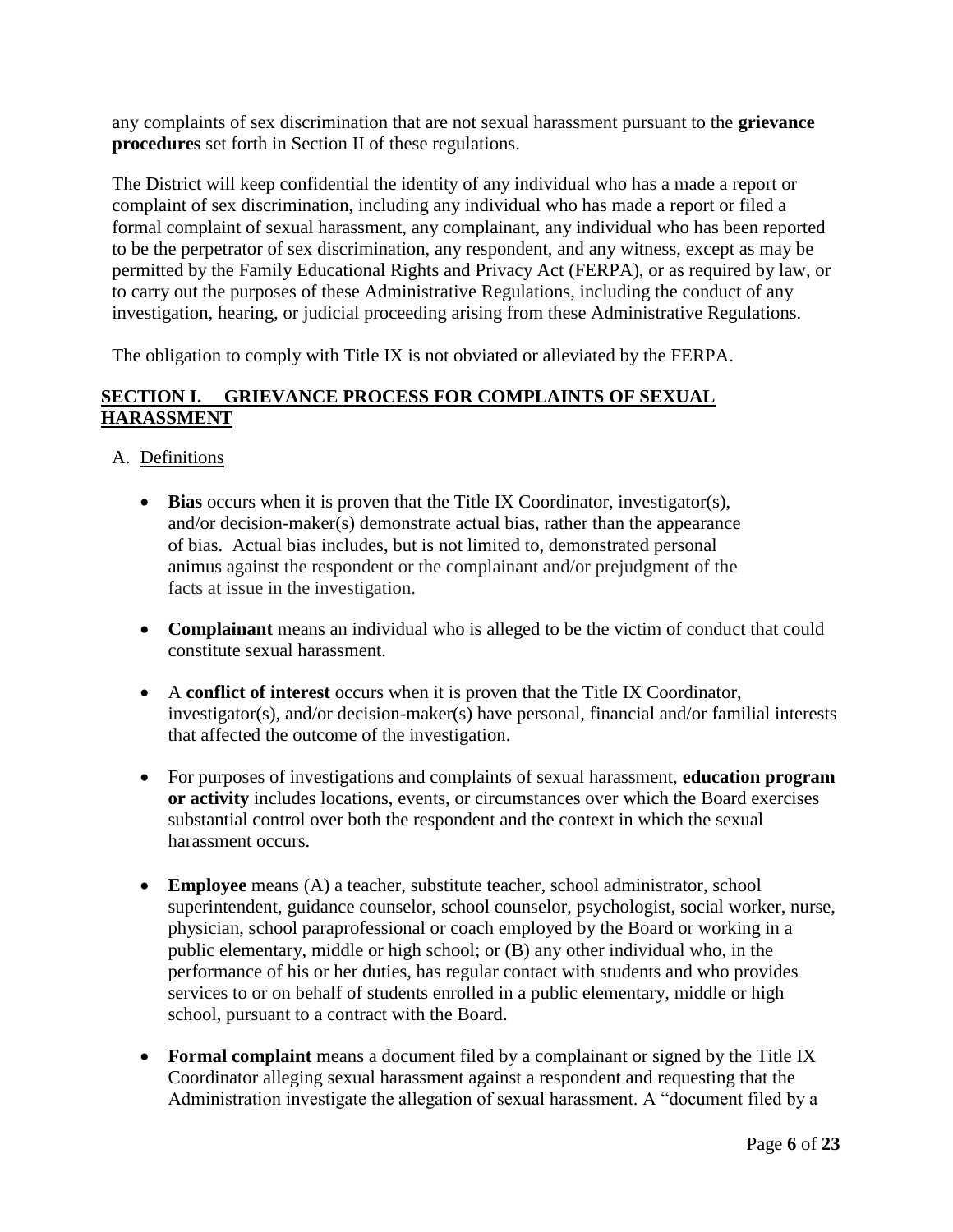complainant" means a document or electronic submission that contains the complainant's physical or digital signature, or otherwise indicates that the complainant is the person filing the formal complaint.

- **Respondent** means an individual who has been alleged to be the perpetrator of conduct that could constitute sexual harassment.
- **Supportive measures** means non-disciplinary, non-punitive individualized services offered as appropriate, as reasonably available, and without fee or charge to the complainant or the respondent before or after the filing of a formal complaint or where no formal complaint has been filed. Such measures are designed to restore or preserve equal access to the District's education program or activity without unreasonably burdening the other party, including measures designed to protect the safety of all parties or the District's educational environment, or deter sexual harassment. Supportive measures may include counseling, extensions of deadlines or other course-related adjustments, modifications of work or class schedules, mutual restrictions on contact between the parties, increased security and monitoring, and other similar measures.

#### B. Reporting Sexual Harassment

- 1. It is the express policy of the Board to encourage victims of sexual harassment to report such claims. Any person may report sexual harassment (whether or not the person reporting is the person alleged to be the victim of conduct that could constitute sexual harassment), in person, by mail, by telephone, or by electronic mail, using the contact information listed for the Title IX Coordinator. If the District receives notice of sexual harassment or alleged sexual harassment against a student in the District's education program or activity, the Title IX Coordinator or designee will promptly contact the complainant to discuss the availability of supportive measures, whether or not the complainant has filed a formal complaint, and will consider the complainant's wishes with respect to such measures. If the complainant has yet to file a formal complaint, the Title IX Coordinator or designee will explain to the complainant the process for doing so.
- 2. The District will treat complainants and respondents equitably. A respondent is presumed not responsible for the alleged conduct and a determination regarding responsibility will be made at the conclusion of the grievance process if a formal complaint is filed. Nothing in this Regulation shall limit or preclude the District from removing a respondent from the District's education program or activity on an emergency basis, provided that the District undertakes an individualized safety and risk analysis, and determines that an immediate threat to the physical health or safety of any student or other individual arising from the allegations of sexual harassment justifies removal. If a respondent is removed on an emergency basis, the District shall provide the respondent with notice and an opportunity to challenge the decision immediately following the removal.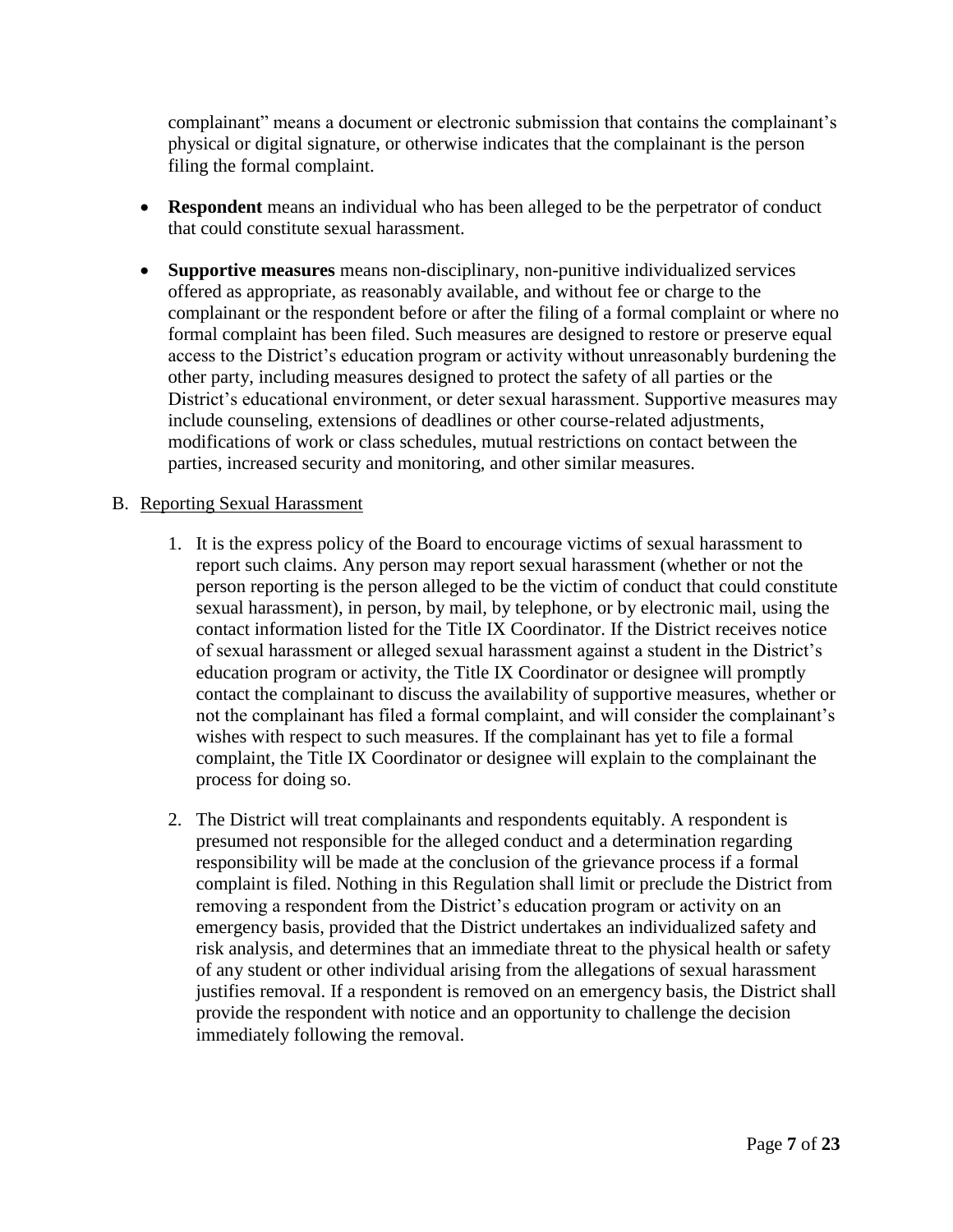## C. Formal Complaint and Grievance Process

- 1. A formal complaint may be filed with the Title IX Coordinator in person, by mail, or by electronic mail, by using the contact information listed for the Title IX Coordinator. At the time of filing a formal complaint, a complainant must be participating in or attempting to participate in the District's education programs or activity. A formal complaint may be signed by the Title IX Coordinator. If the complaint being filed is against the Title IX Coordinator, the formal complaint should be filed with the Superintendent. If the formal complaint being filed is against the Superintendent, the formal complaint should be filed with the Board Chair, who will then retain an independent investigator to investigate the matter.
- 2. The District may consolidate formal complaints as to allegations of sexual harassment against more than one respondent, or by more than one complainant against one or more respondents, or by one party against the other party, where the allegations of sexual harassment arise out of the same facts or circumstances. If possible, formal complaints should be filed within ten (10) school days of the alleged occurrence in order to facilitate the prompt and equitable resolution of such claims. The District will attempt to complete the formal grievance process within ninety (90) school days of receiving a complaint. This timeframe may be temporarily delayed or extended in accordance with Subsection G of this Section.
- 3. Upon receipt of a formal complaint, if the Title IX Coordinator or designee has not already discussed the availability of supportive measures with the complainant, the Title IX Coordinator or designee will promptly contact the complainant and respondent separately to discuss the availability of such measures and consider the complainant's wishes with respect to them. The District will maintain as confidential any supportive measures provided to the complainant or respondent, to the extent that maintaining such confidentiality would not impair the ability of the District to provide supportive measures.
- 4. Within ten (10) school days of receiving a formal complaint, the District will provide the known parties with written notice of the allegations potentially constituting sexual harassment and a copy of this grievance process. The written notice must also include the following:
	- i. The identities of the parties involved in the incident, if known;
	- ii. The conduct allegedly constituting sexual harassment as defined above;
	- iii. The date and the location of the alleged incident, if known;
	- iv. A statement that the respondent is presumed not responsible for the alleged conduct and that a determination regarding responsibility is made at the conclusion of the grievance process;
	- v. A statement that the parties may have an advisor of their choice, who may be, but is not required to be, an attorney, and may inspect and review evidence; and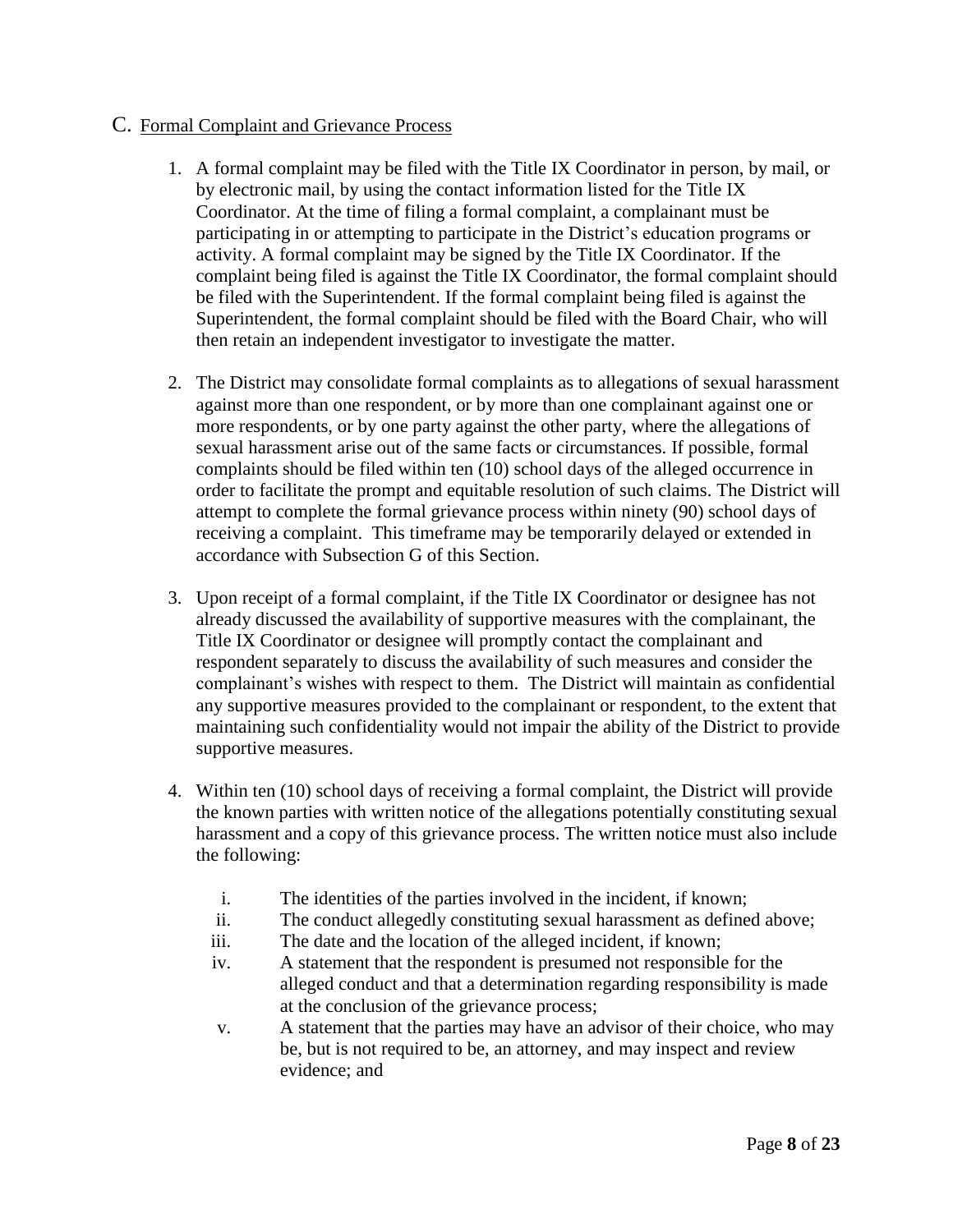vi. A statement of any provision in the District's Student Discipline Policy or any other policy that prohibits knowingly making false statements of knowingly submitting false information during the grievance process.

If, in the course of an investigation, the District decides to investigate allegations about the complainant or respondent that are not included in the written notice, the District must provide notice of the additional allegations to the parties whose identities are known.

- 5. The parties may have an advisor of their choice accompany them during any grievance proceeding at which the party's attendance is required. The District may, in its discretion, establish certain restrictions regarding the extent to which an advisor may participate in the proceedings. If any such restrictions are established, they will be applied equally to all parties.
- 6. The Title IX Coordinator will, as applicable, promptly commence an investigation of the formal complaint, designate a school administrator to promptly investigate the formal complaint, or dismiss the formal complaint in accordance with Subsection F of this Section. The standard of evidence to be used to determine responsibility is the preponderance of the evidence standard (i.e., more likely than not). The burden of proof and the burden of gathering evidence sufficient to reach a determination regarding responsibility rest on the District and not on the parties.
- 7. The parties will be given an equal opportunity to discuss the allegations under investigation with the investigator(s) and are permitted to gather and present relevant evidence. This opportunity includes presenting witnesses, including fact and expert witnesses, and other inculpatory and exculpatory evidence. Credibility determinations will not be based on a person's status as a complainant, respondent, or witness.
- 8. Both parties will be given an equal opportunity to inspect and review any evidence obtained as part of the investigation that is directly related to the allegations raised in the formal complaint, including the evidence upon which the District does not intend to rely in reaching a determination regarding responsibility and inculpatory or exculpatory evidence whether obtained from a party or other source, so that each party can meaningfully respond to the evidence prior to the conclusion of the investigation. Prior to completion of the investigative report, the District will send to each party and the party's advisor, if any, the evidence subject to inspection and review in an electronic format or a hard copy, and the parties will have ten (10) school days to submit a written response, which the investigator(s) will consider prior to completion of the investigative report, as described in Paragraph 9 of this section.
- 9. The investigator(s) will create an investigative report that fairly summarizes relevant evidence. The investigator(s) will send the investigative report, in an electronic format or hard copy, to each party and to each party's advisor for their review and written response at least ten (10) school days prior to the time a determination regarding responsibility is made.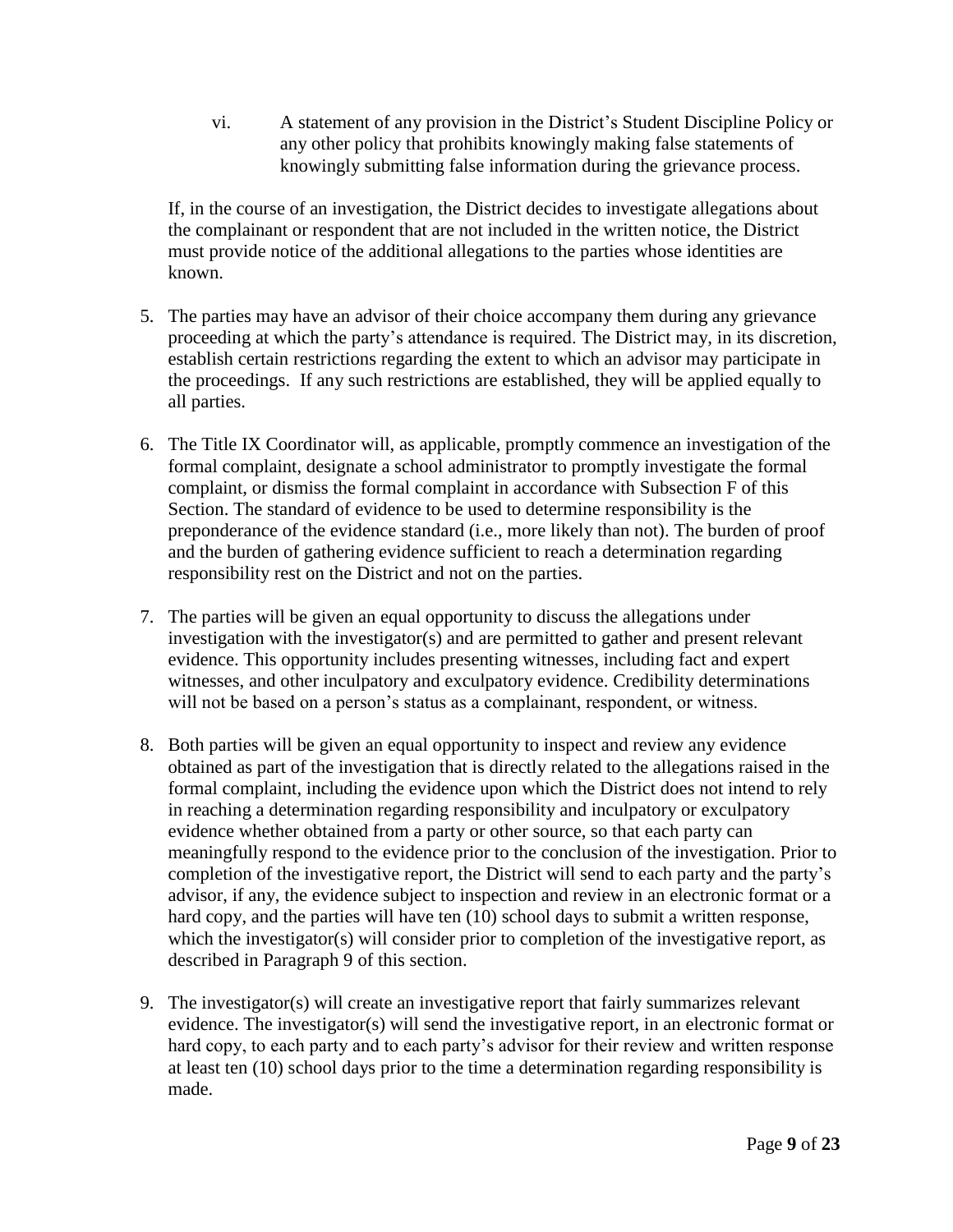## 10. *[The Title IX regulations provide that school districts "may, but need not, provide for a hearing." If school districts choose to hold a hearing (live or otherwise), the regulations provide school districts significant discretion as to how to conduct such a hearing.*

- 11. The Superintendent will appoint a decision-maker(s), who shall be a District employee or third-party contractor and who shall be someone other than the Title IX Coordinator or investigator(s). If the complaint filed is against the Superintendent, the Board Chair shall appoint the decision-maker, who shall be a District employee or third-party contractor and who shall be someone other than the Title IX Coordinator or investigator(s). The investigator(s) and the decision-maker(s) shall not discuss the investigation's facts and/or determination while the complaint is pending. The decision-maker(s) will afford each party the opportunity to submit written, relevant questions that a party wants asked of any party or witness, provide each party with the answers, and allow for additional, limited follow-up questions from each party. Questions and evidence about the complainant's sexual predisposition or prior sexual behavior are not relevant, unless such questions and evidence about the complainant's prior sexual behavior are offered to prove that someone other than the respondent committed the conduct alleged by the complainant, or if the questions and evidence concern specific incidents of the complainant's prior sexual behavior with respect to the respondent and are offered to prove consent. The decisionmaker(s) will explain to the party proposing the questions any decisions to exclude a question as not relevant.
- 12. The decision-maker(s) will issue a written determination regarding responsibility. The written determination will include: (1) identification of the allegations potentially constituting sexual harassment; (2) a description of the procedural steps taken from the receipt of the formal complaint through the determination, including any notifications to the parties, interviews with parties and witnesses, site visits, methods used to gather other evidence, and hearings held; (3) findings of fact supporting the determination; (4) conclusions regarding the application of the District's code of conduct to the facts; (5) a statement of, and rationale for, the result as to each allegation, including a determination regarding responsibility, any disciplinary sanctions the District will impose on the respondent, and whether remedies designed to restore or preserve equal access to the District's education program or activity will be provided by the District to the complainant; and (6) the District's procedures and permissible bases for the complainant and respondent to appeal. The written determination will be provided to both parties simultaneously.
- 13. Student respondents found responsible for violating the Board's Policy regarding Title IX of the Education Amendments of 1972-Prohibition of Sex Discrimination and Sexual Harassment (Students) may be subject to discipline up to and including expulsion. Employee respondents found responsible for violating the Board's Policy regarding Title IX of the Education Amendments of 1972-Prohibition of Sex Discrimination and Sexual Harassment (Students) may be subject to discipline up to and including termination of employment. Other respondents may be subject to exclusion from the District's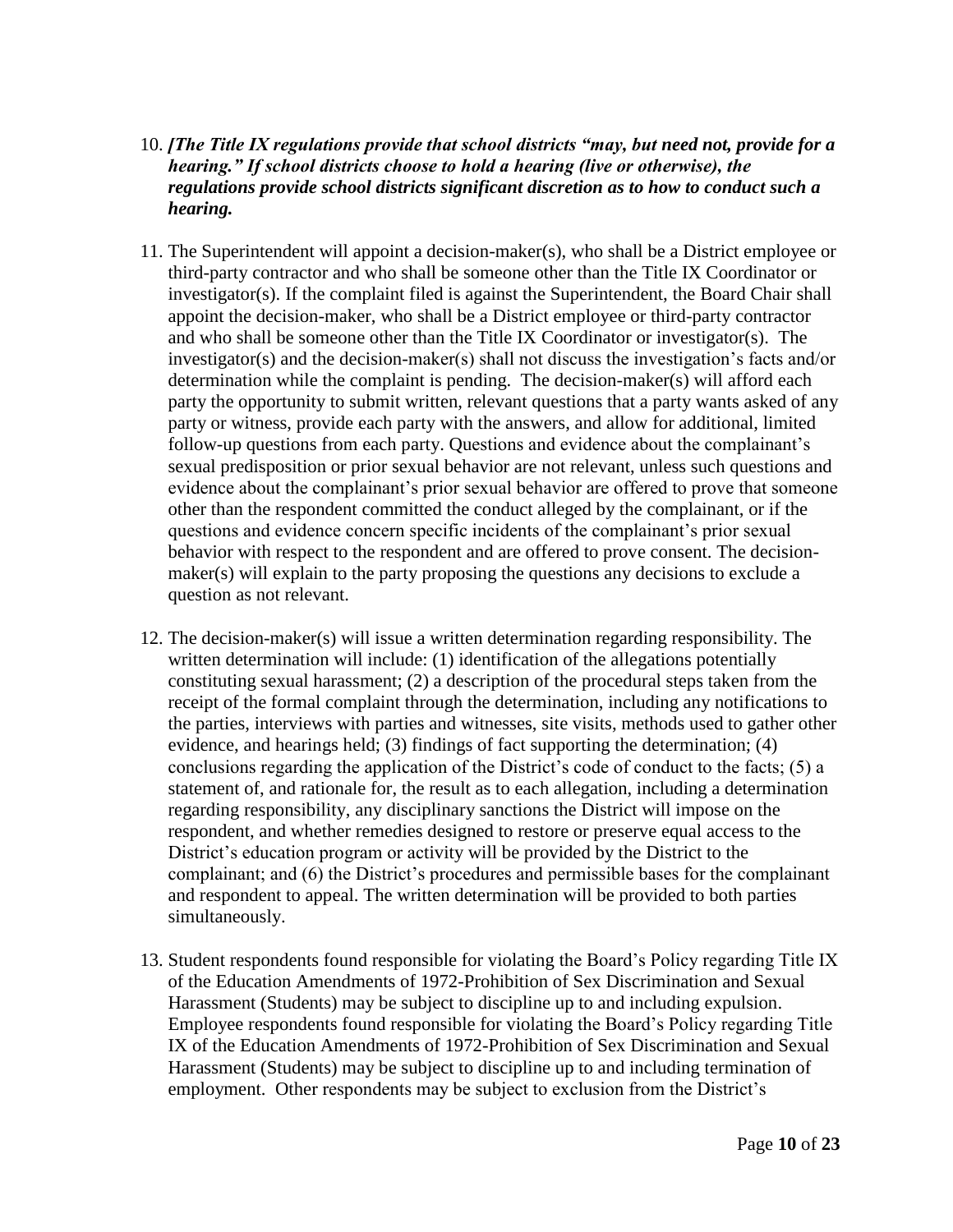programs, activities and/or property. In appropriate circumstances, the District may make a criminal referral. Remedies will be designed to restore or preserve equal access to the District's education programs or activities.

14. After receiving notification of the decision-maker(s)' decision, or after receiving notification that the District dismissed a formal complaint or any allegation therein, both complainant and respondent may avail themselves of the appeal process set forth in Section V of this Regulation.

## D. Informal Resolution

At any time prior to reaching a determination regarding responsibility, the District may suggest to the parties the possibility of facilitating an informal resolution process, such as mediation, to resolve the formal complaint without the need for a full investigation and adjudication. If it is determined that an informal resolution may be appropriate, the Title IX Coordinator or designee will consult with the parties.

Prior to facilitating an informal resolution to a formal complaint, the Title IX Coordinator or designee will provide the parties with written notice disclosing the sexual harassment allegations, the requirements of an informal resolution process, and any consequences from participating in the informal resolution process. Upon receipt of this document, complainants and respondents have five (5) school days to determine whether they consent to participation in the informal resolution. The District must obtain voluntary, written consent to the informal resolution process from both parties.

Prior to agreeing to any resolution, any party has the right to withdraw from the informal resolution process and resume the grievance process with respect to the formal complaint. If a satisfactory resolution is reached through this informal process, the matter will be considered resolved. If these efforts are unsuccessful, the formal grievance process will continue.

Nothing in this section precludes a student from filing a complaint of retaliation for matters related to an informal resolution, nor does it preclude either party from filing complaints based on conduct that is alleged to occur following the District's facilitation of the informal resolution.

An informal resolution is not permitted to resolve allegations that an employee sexually harassed a student.

#### E. Appeal Process

After receiving notification of the decision-maker(s)' decision, or after receiving notification that the District dismissed a formal complaint or any allegation therein, both complainant and respondent have five (5) school days to submit a formal letter of appeal to the Title IX Coordinator specifying the grounds upon which the appeal is based.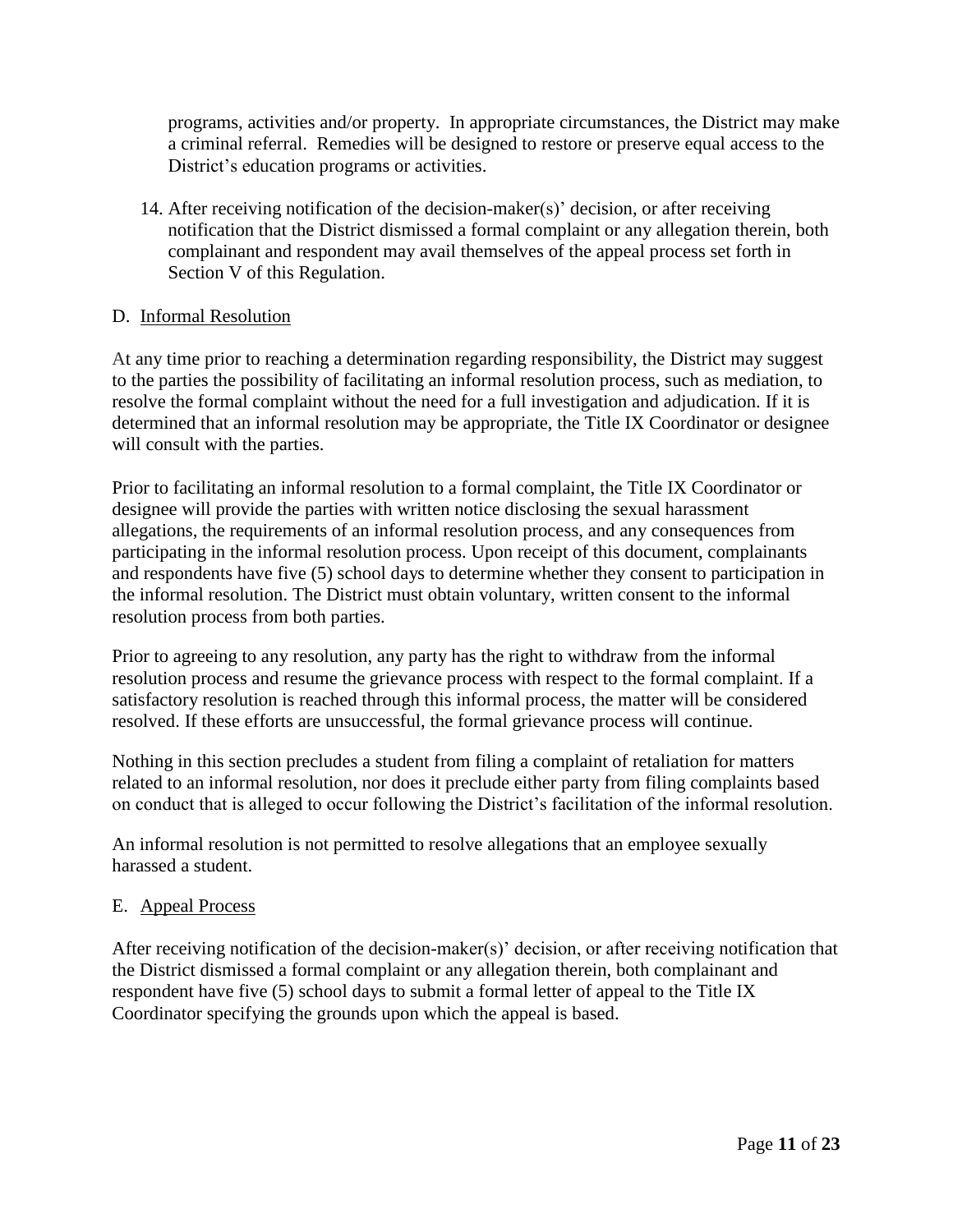Appeals will be appropriate only in the following circumstances:

- new evidence that was not reasonably available at the time the determination regarding responsibility or dismissal was made, that could affect the outcome of the matter;
- procedural irregularity that affected the outcome of the matter;
- the Title IX Coordinator, investigator(s), and/or decision-maker(s) had a conflict of interest or bias for or against complainants or respondents generally or the individual complainant or respondent that affected the outcome of the matter. A conflict of interest or bias does not exist solely because the Title IX Coordinator, investigators(s), and/or decision-maker(s) previously worked with or disciplined the complainant or respondent.

The District will provide the other party with written notice of such appeal. Both parties will then have an opportunity to submit a written statement in support of, or challenging, the outcome. Such written statement must be submitted ten (10) school days after receiving written notice of the appeal. Upon receipt of an appeal, the Superintendent shall appoint a decision-maker(s) for the appeal, who shall be someone other than the Title IX Coordinator, investigator(s), or initial decision-maker(s). The decision-maker(s) for the appeal, in their discretion, will determine the appropriate procedure for the appeal. After considering the parties' written statements, the decision-maker(s) for the appeal will provide a written decision. If it is found that one of the bases for appeal exists, the decision-maker(s) for the appeal will issue an appropriate remedy.

Supportive measures for either or both parties may be continued throughout the appeal process.

#### F. Dismissal of a Formal Complaint

The Title IX Coordinator shall dismiss any formal complaint that 1) would not constitute sexual harassment as defined in these Administrative Regulations even if proved, 2) did not occur in the District's education program or activity, or 3) did not occur against a person in the United States. Such dismissal does not preclude action under another Board policy.

The District may dismiss a formal complaint or any allegations therein, if at any time during the investigation or hearing a complainant notifies the Title IX Coordinator in writing that 1) the complainant would like to withdraw the formal complaint or any allegations therein; 2) the respondent is no longer enrolled or employed in the District; or 3) specific circumstances prevent the District from gathering evidence sufficient to reach a determination as to the formal complaint or allegations therein.

Upon a dismissal, the District will promptly and simultaneously send written notice of the dismissal and reason(s) therefor to each party. Either party can appeal from the District's dismissal of a formal complaint or any allegations therein using the appeals procedure.

A dismissal pursuant to this section does not preclude action by the District under the Student Discipline policy, Code of Conduct for students/or and employees, or any other applicable rule, policy, and/or collective bargaining agreement.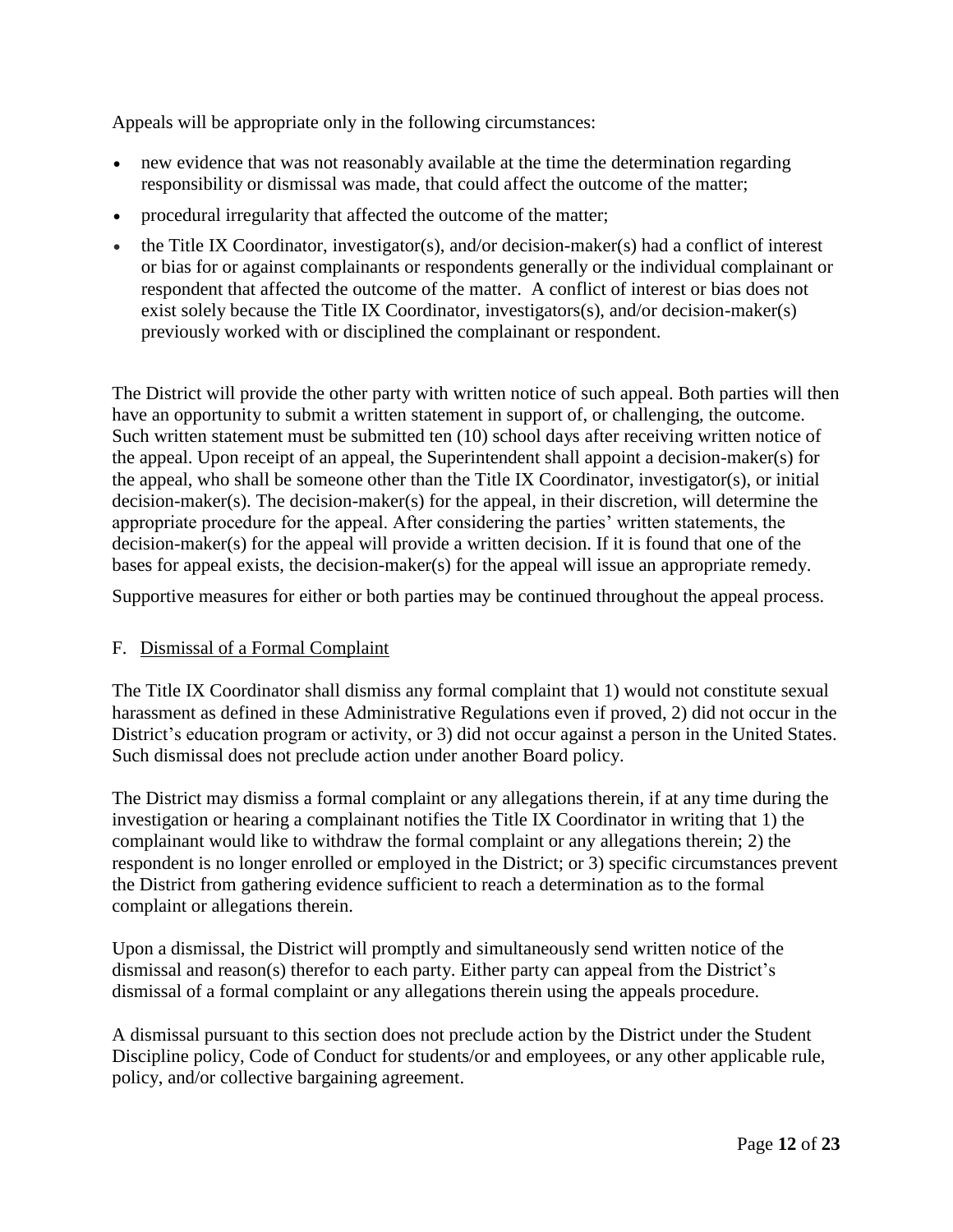#### G. Miscellaneous

- 1. Any timeframe set forth in these Administrative Regulations may be temporarily delayed or extended for good cause. Good cause may include, but is not limited to, considerations such as the absence of a party, a party's advisor, or a witness; concurrent law enforcement activity; concurrent activity by the Department of Children and Families; or the need for language assistance or accommodation of disabilities. If any timeframe is altered on a showing of good cause, written notice will be provided to each party with the reasons for the action.
- 2. If a sexual harassment complaint raises a concern about bullying behavior, the Title IX Coordinator or designee shall notify the Safe School Climate Specialist or designee who shall coordinate any bullying investigation with the Title IX Coordinator, to promote the alignment of any such bullying investigation with the requirements of applicable Board policies and state law. Additionally, if a sexual harassment complaint raises a concern about discrimination or harassment on the basis of any other legally protected classification (such as race, religion, color, national origin, age, or disability), the Title IX Coordinator or designee shall make a referral to other appropriate personnel within the District (e.g. Section 504 Coordinator, etc.), so as to ensure that any such investigation complies with the requirements of policies regarding nondiscrimination.
- 3. If the sexual harassment complaint results in reasonable cause to suspect or believe that a child has been abused or neglected, has had a nonaccidental physical injury, or injury which is at variance with the history given of such injury, is placed at imminent risk of serious harm, or that a student has been sexually assaulted by a school employee, then, the person to whom the complaint is given or who receives such information shall report such matters in accordance with the Board's policy on the Reports of Suspected Child Abuse or Neglect of Children.
- 4. Retaliation against any individual who complains pursuant to the Board's Policy regarding Title IX of the Education Amendments of 1972-Prohibition of Sex Discrimination and Sexual Harassment (Students) and these Administrative Regulations is strictly prohibited. The District will take actions designed to prevent retaliation as a result of filing a complaint. Complaints alleging retaliation may be filed according to the grievance procedures for sex discrimination described herein.
- 5. The District will maintain for a period of seven (7) years records of:
	- i. Each sexual harassment investigation including any determination regarding responsibility, any disciplinary sanctions imposed on the respondent, and any remedies provided to the complainant designed to restore or preserve equal access to the Board's education program or activity;
	- ii. Any appeal and the result therefrom;
	- iii. Any informal resolution and the result therefrom; and
	- iv. All material used to train Title IX Coordinators, investigators, decision-makers, and any person who facilitates an informal resolution process. The Board will make these training materials publicly available on its website.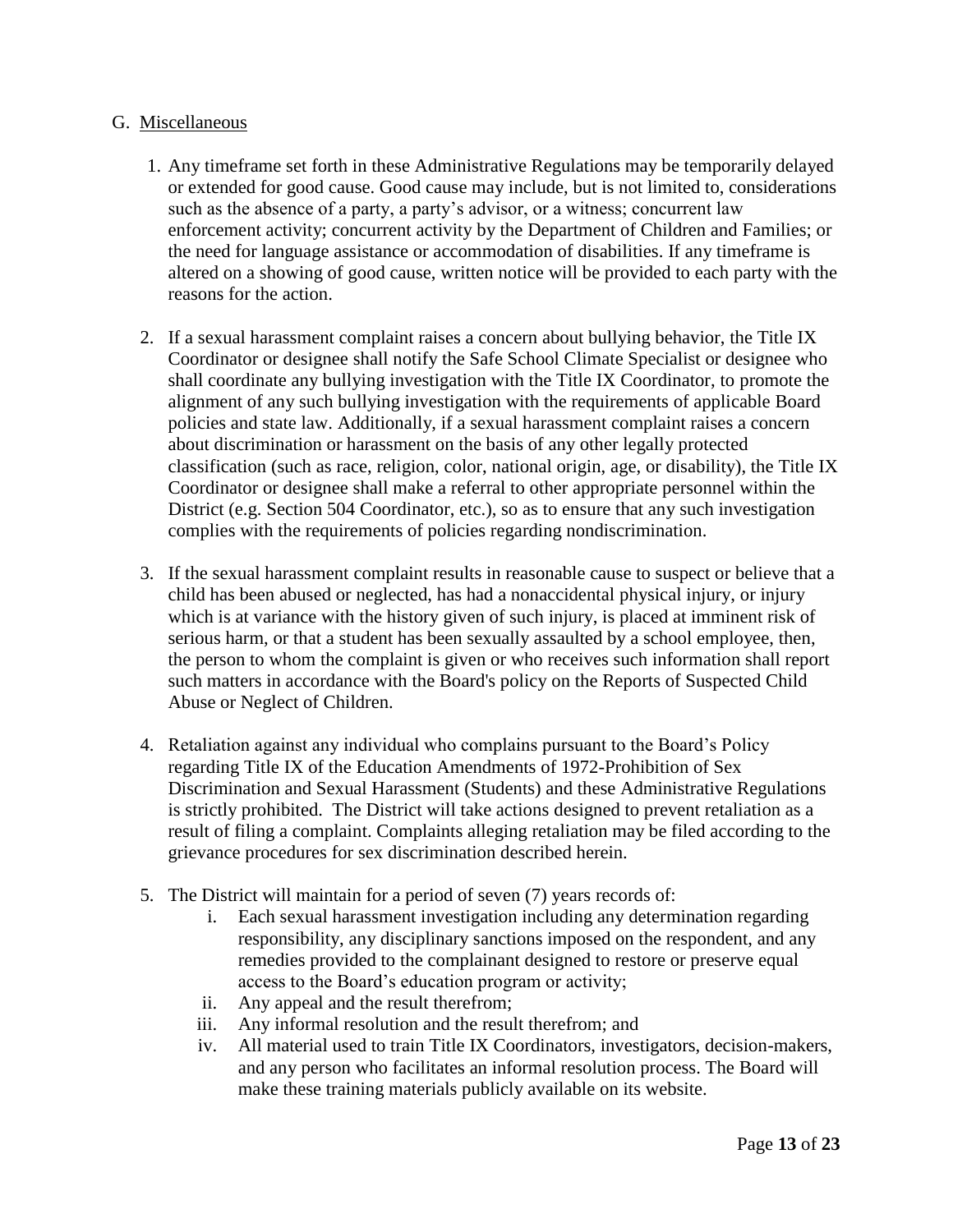If the District has actual knowledge of sexual harassment in an education program or activity of the Board, and for any report or formal complaint of sexual harassment, the District will create and maintain for a period of seven  $(7)$  years, records of any actions, including any supportive measures, taken in response to a report or formal complaint of sexual harassment. The District will document the basis for its conclusion that its response was not deliberately indifferent, and document that it has taken measures designed to restore or preserve equal access to the Board's education program or activity. If the District does not provide a complainant with supportive measures, then the District will document the reasons why such a response was not clearly unreasonable in light of the known circumstances.

## **SECTION II. GRIEVANCE PROCEDURES FOR CLAIMS OF SEX DISCRIMINATION (OTHER THAN SEXUAL HARASSMENT)**

## A. Definitions

- **Complainant** means an individual who is alleged to be the victim of conduct that could constitute sex discrimination.
- **Respondent** means an individual who has been reported to be the perpetrator of conduct that could constitute sex discrimination.

#### B. Reporting Sex Discrimination Other than Sexual Harassment

It is the express policy of the Board to encourage victims of sex discrimination to report such claims. Any person may report sex discrimination (whether or not the person reporting is the person alleged to be the victim of conduct that could constitute sex discrimination), in person, by mail, by telephone, or by electronic mail, using the contact information listed for the Title IX Coordinator. If the District receives notice of sex discrimination or alleged sex discrimination against a student in the District's education program or activity, the Title IX Coordinator or designee will promptly notify the complainant of the grievance process. The District will treat complainants and respondents equitably during the grievance process. Sexual harassment is a form of sex discrimination, and any incident of sexual harassment, as defined above, should be handled pursuant to Section I of these Administrative Regulations.

#### C. Grievance Procedures

1. As soon as a student feels that he or she has been subjected to sex discrimination other than sexual harassment, he/she or his/her parent/legal guardian should make a written complaint to the Title IX Coordinator or to the building principal, or his/her designee. The student will be provided a copy of the Board's policy and Administrative Regulations and made aware of his or her rights. Preferably, complaints should be filed within ten (10) school days of the alleged occurrence. Timely reporting of complaints facilitates the investigation and resolution of such complaints.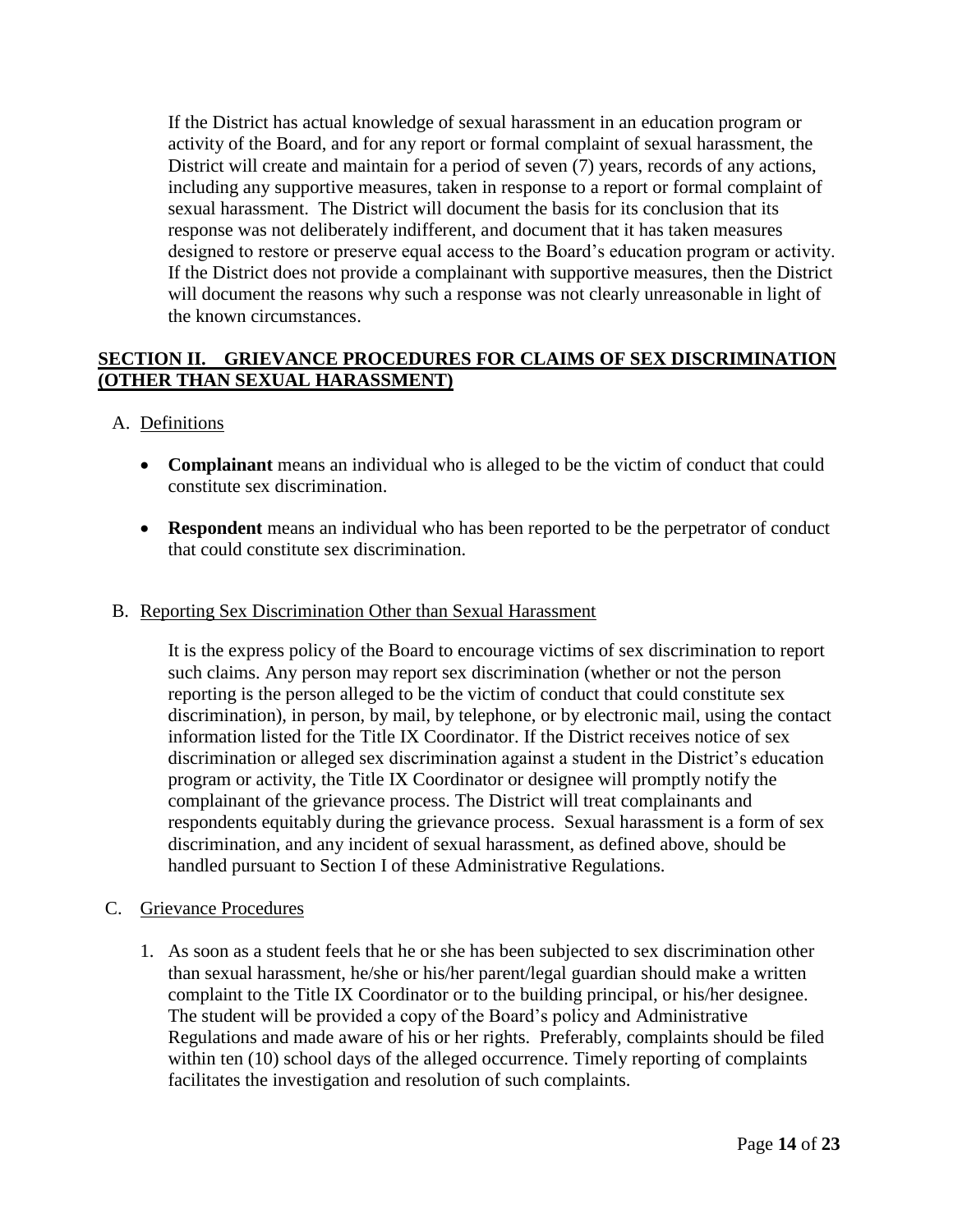- 2. The complaint should state the:
	- i. Name of the complainant;
	- ii. Date of the complaint;
	- iii. Date(s) of the alleged discrimination;
	- iv. Name(s) of the discriminator(s);
	- v. Location where such discrimination occurred;
	- vi. Names of any witness(es) to the discrimination;
	- vii. Detailed statement of the circumstances constituting the alleged discrimination; and
	- viii. Remedy requested.
- 3. Any student who makes an oral complaint of sex discrimination to any of the abovementioned personnel will be provided a copy of these Administrative Regulations and will be requested to make a written complaint pursuant to the above procedure. In appropriate circumstances, such as due to the age of the student making the complaint, a parent or school administrator may be permitted to fill out the form on the student's behalf.
- 4. All complaints are to be forwarded immediately to the building principal or designee unless that individual is the subject of the complaint, in which case the complaint should be forwarded directly to the Superintendent of Schools or his/her designee. In addition, a copy of any complaint filed under this policy shall be forwarded to the Title IX Coordinator. If the complaint being filed is against the Title IX Coordinator, the complaint should be filed with the Superintendent. If the complaint being filed is against the Superintendent, the complaint should be filed with the Board Chair, who will then retain an independent investigator to investigate the matter.
- 5. The Title IX Coordinator or designee shall investigate all complaints of sexual discrimination against a student, regardless of whether the conduct occurred on or offschool grounds. Complaints will be investigated promptly within the timeframes identified below. Timeframes may be extended as needed given the complexity of the investigation, availability of individuals with relevant information, and other extenuating circumstances. The investigation shall be conducted discreetly, maintaining confidentiality insofar as possible while still conducting an effective and thorough investigation.
- 6. Any student who makes a complaint shall be notified of the District's intent to investigate the complaint. In the event the student requests confidentiality or that an investigation not be conducted, the District will take reasonable steps to investigate and respond to the complaint to the extent possible, given the request for confidentiality or that the District not investigate the complaint. If the student insists that his/her personally identifiable information not be shared with the alleged discriminator(s), the student will be informed that the District's ability to investigate and/or take corrective action may be limited.
- 7. Upon receipt of a sex discrimination complaint, the Title IX Coordinator shall either promptly commence an investigation of the complaint, or shall designate a school administrator to promptly investigate the complaint. The Title IX Coordinator or designee shall: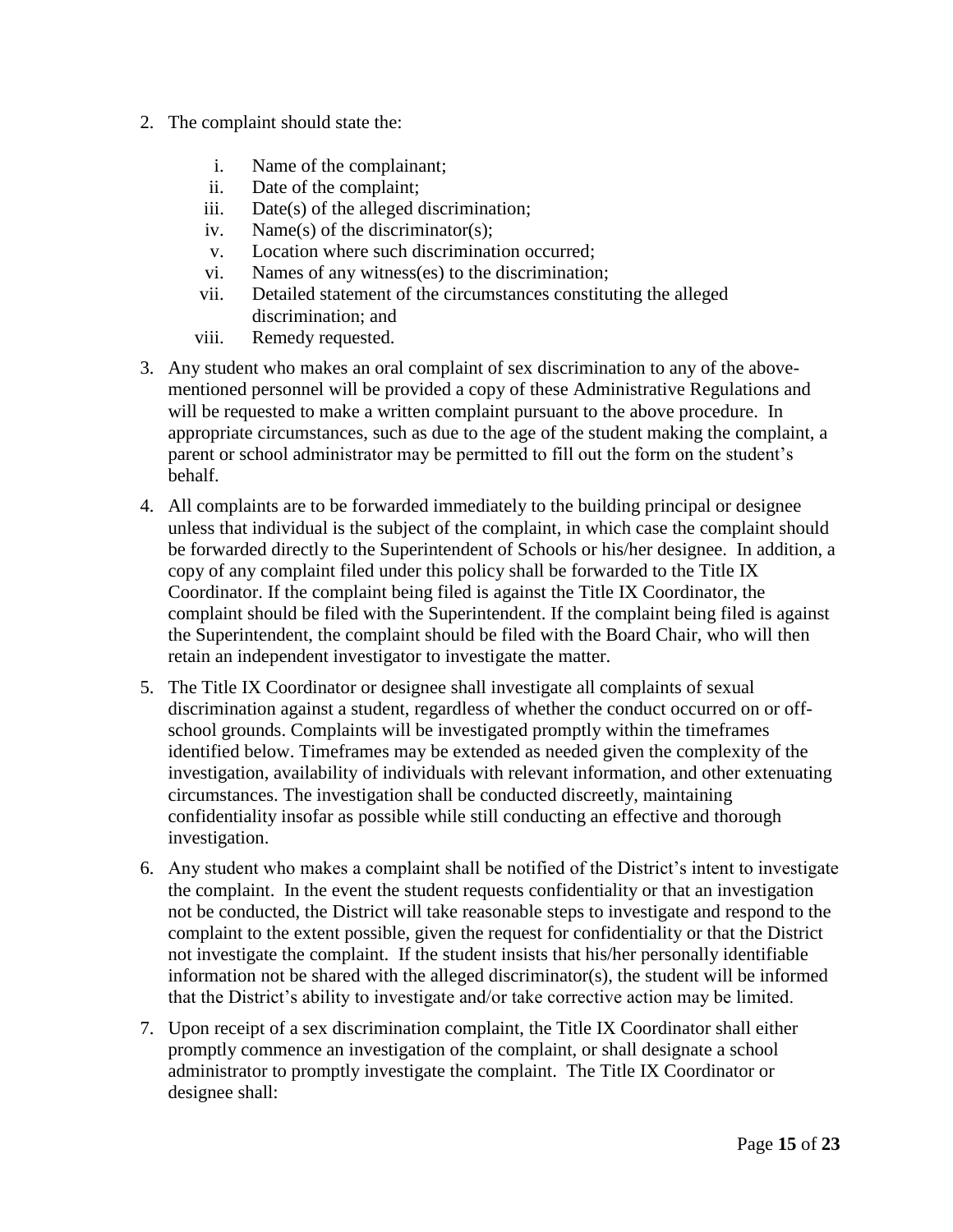- i. offer to meet with the complainant and respondent (if applicable) separately within ten (10) school days to discuss the nature of the complaint, identify individuals the complainant and respondent (if applicable) believe have relevant information, and obtain any relevant documents the complainant and respondent may have;
- ii. provide the complainant and respondent (if applicable) with a copy of the Board's sex discrimination policy and accompanying regulations;
- iii. consider whether any interim measures may be appropriate to protect the complainant or respondent (if applicable), pending the outcome of the investigation;
- iv. conduct an investigation that is adequate, reliable, and impartial. Investigate the factual basis of the complaint, including, as applicable, conducting interviews with individuals deemed relevant to the complaint;
- v. consider whether alleged sex discrimination has created a hostile school environment, including consideration of the effects of off-campus conduct on the school;
- vi. communicate the outcome of the investigation in writing to the complainant, to the respondent, and to any individual properly identified as a party to the complaint (to the extent permitted by state and federal confidentiality requirements), within ninety (90) school days from the date the complaint was received by the Superintendent's office. The investigator may extend this deadline for no more than fifteen (15) additional school days if needed to complete the investigation. The complainant and respondent (if applicable) shall be notified of such extension. The written notice shall include a finding whether the complaint was substantiated and if so, shall identify, to the extent possible, how the District will remedy the discrimination, adhering to the requirements of state and federal law; and
- vii. when sex discrimination has been found, take steps that are reasonably calculated to end the discrimination, take corrective and/or disciplinary action aimed at preventing the recurrence of the discrimination, as deemed appropriate by the Superintendent or his/her designee, and take steps to remedy the effects of the sex discrimination.
- 8. If a complaint is made during summer recess, the complaint will be reviewed and addressed as quickly as possible given the availability of staff and/or other individuals who may have information relevant to the complaint. If fixed timeframes cannot be met, the complainant and respondent will receive notice and interim measures may be implemented as necessary.
- 9. If the complainant or respondent (if applicable) is dissatisfied with the findings of the investigation, he or she may file a written appeal within five (5) school days to the Title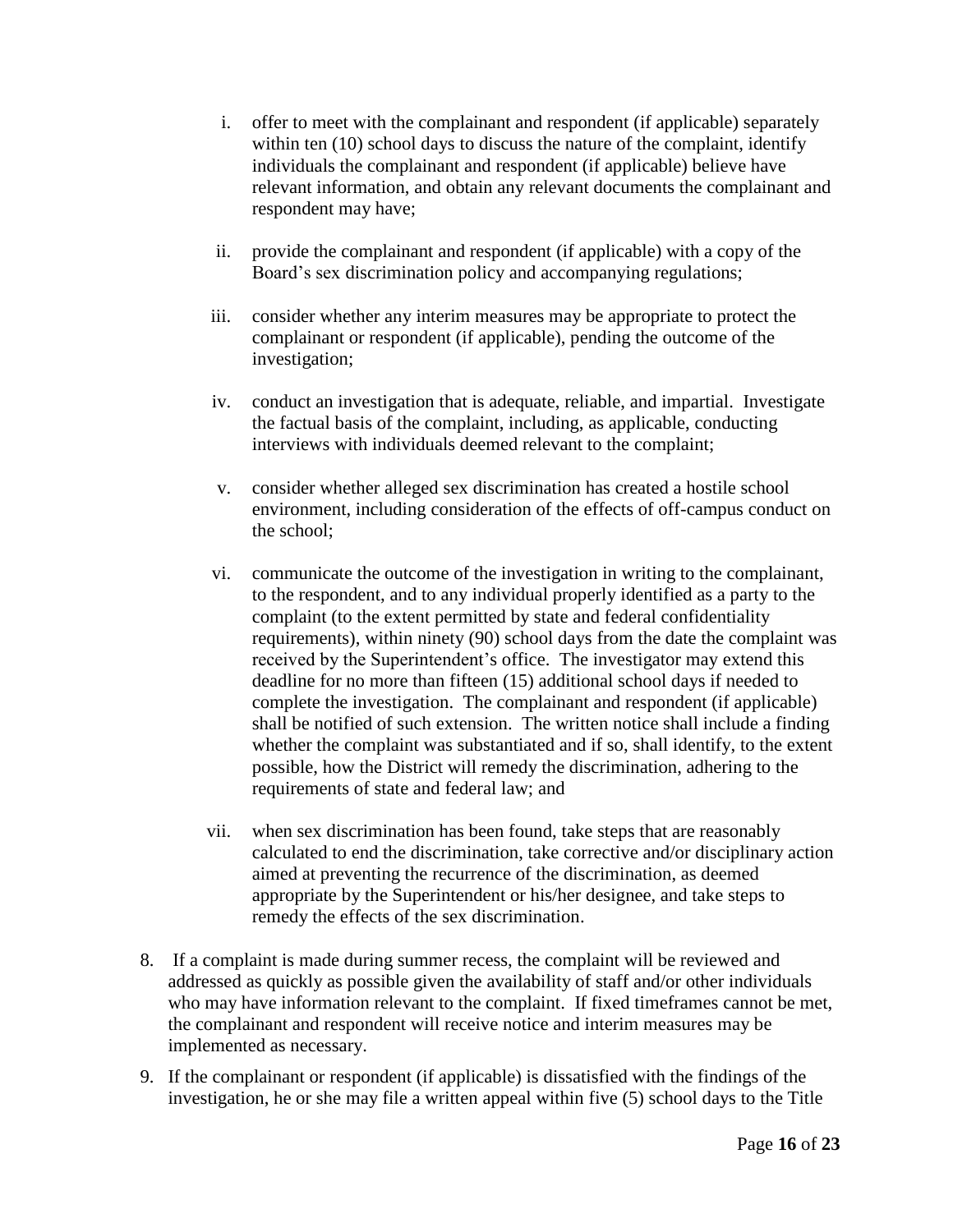IX Coordinator, or, if he/she conducted the investigation, to the Superintendent of Schools, who shall review the Title IX Coordinator or designee's written report, the information collected by the Title IX Coordinator or designee together with the recommended disposition of the complaint to determine whether the alleged conduct constitutes sex discrimination. The Title IX Coordinator or Superintendent of Schools may determine if further action and/or investigation is warranted. After completing this review, the Title IX Coordinator or Superintendent of Schools shall respond to the complainant and respondent (if applicable), in writing, within fifteen (15) school days following the receipt of the written request for review.

## D. Miscellaneous

- 1. If a sexual discrimination complaint raises a concern about bullying behavior, the Title IX Coordinator shall notify the Safe School Climate Specialist or designee who shall coordinate any bullying investigation with the Title IX Coordinator, to promote the alignment of any such bullying investigation with the requirements of applicable Board policies and state law. Additionally, if a sexual discrimination complaint raises a concern about discrimination or harassment on the basis of any other legally protected classification (such as race, religion, color, national origin, age, or disability), the Title IX Coordinator or designee shall make a referral to other appropriate personnel within the District (e.g. Section 504 Coordinator, etc.), so as to ensure that any such investigation complies with the requirements of policies regarding nondiscrimination.
- 2. If the sexual discrimination complaint results in reasonable cause to suspect or believe that a child has been abused or neglected, has had a nonaccidental physical injury, or injury which is at variance with the history given of such injury, is placed at imminent risk of serious harm, or that a student has been sexually assaulted by a school employee, then, the person to whom the complaint is given or who receives such information shall report such matters in accordance with the Board's policy on the Reports of Suspected Child Abuse or Neglect of Children.
- 3. Retaliation against any individual who complains pursuant to the Board's Policy regarding Title IX of the Education Amendments of 1972-Prohibition of Sex Discrimination and Sexual Harassment (Students) and these Administrative Regulations is strictly prohibited. The District will take actions designed to prevent retaliation as a result of filing a complaint. Complaints alleging retaliation may be filed according to the grievance procedures for sex discrimination described herein.

## **Section III. Further Reporting**

At any time, a complainant alleging sex discrimination or sexual harassment may also file a formal complaint with the Office for Civil Rights, Boston Office, U.S. Department of Education, 8<sup>th</sup> Floor, 5 Post Office Square, Boston, MA 02109-3921 (Telephone (617) 289-0111).

Copies of these Administrative Regulations will be distributed to all students.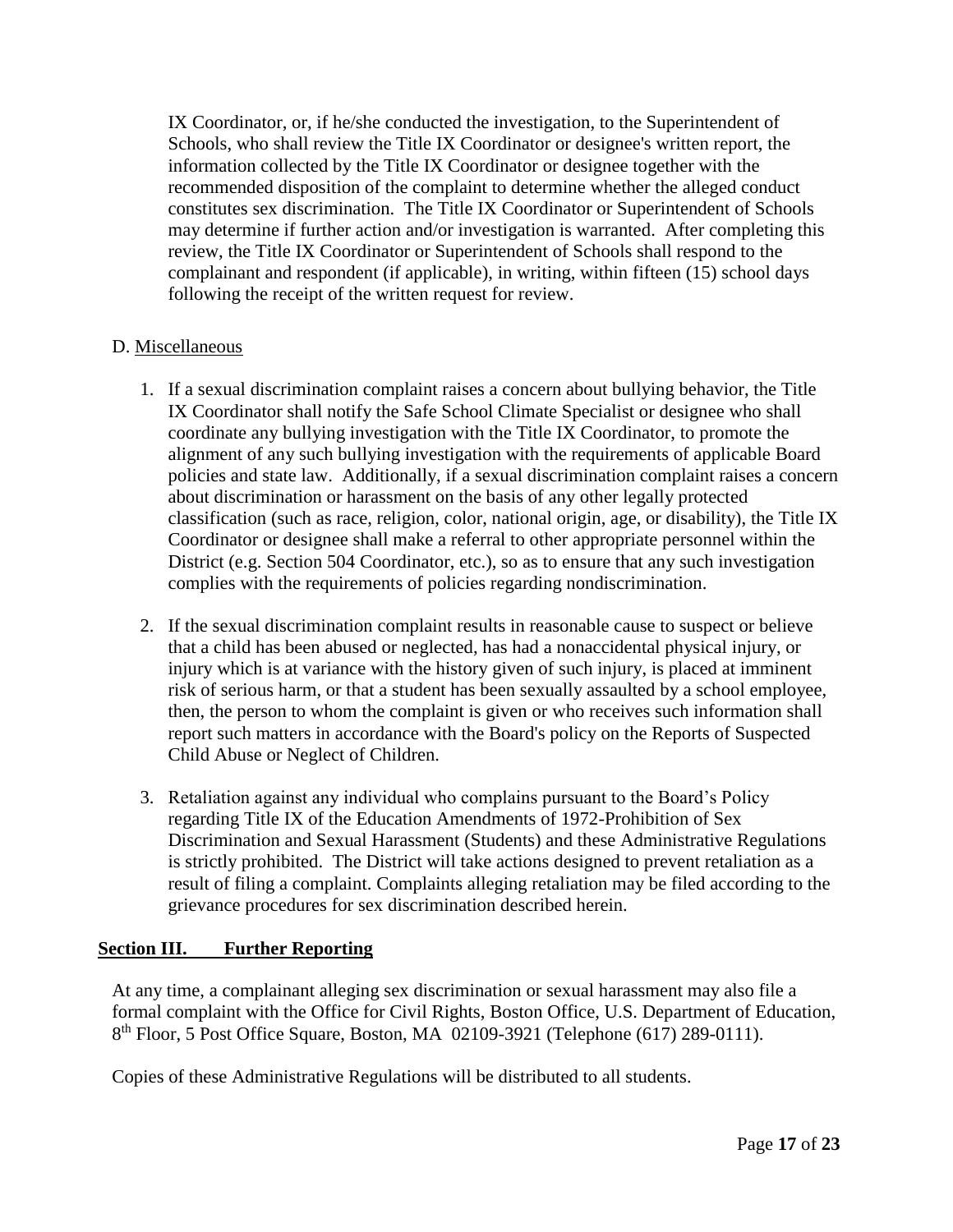# **Appendix A**

**Sexual Assault:** An offense classified as forcible or nonforcible sex offense under the uniform crime reporting system of the Federal Bureau of Investigation.

Rape—(Except Statutory Rape) The carnal knowledge of a person, without the consent of the victim, including instances where the victim is incapable of giving consent because of the person's age or because of the person's temporary or permanent mental or physical incapacity.

Sodomy—Oral or anal sexual intercourse with another person, without the consent of the victim, including instances where the victim is incapable of giving consent because of the person's age or because of the person's temporary or permanent mental or physical incapacity.

Sexual Assault with an Object—To use an object or instrument to unlawfully penetrate, however slightly, the genital or anal opening of the body of another person, without the consent of the victim, including instances where the victim is incapable of giving consent because of the person's age or because of the person's temporary or permanent mental or physical incapacity.

Fondling—The touching of the private body parts of another person for the purpose of sexual gratification without the consent of the victim, including instances where the victim is incapable of giving consent because of the person's age or because of the person's temporary or permanent mental or physical incapacity.

Incest—Nonforcible sexual intercourse between persons who are related to each other within the degrees wherein marriage is prohibited by law.

Statutory Rape—Nonforcible sexual intercourse with a person who is under the statutory age of consent.

**Dating Violence:** Violence committed by a person who is or has been in a social relationship of a romantic or intimate nature with the victim; and where the existence of such a relationship shall be determined based on a consideration of the length of the relationship, the type of relationship, and the frequency of interaction between the persons involved in the relationship.

**Domestic Violence**: Includes felony or misdemeanor crimes of violence committed by a current or former spouse or intimate partner of the victim, by a person with whom the victim shares a child in common, by a person who is cohabitating with or has cohabitated with the victim as a spouse or intimate partner, by a person similarly situated to a spouse of the victim under the domestic or family violence laws of the jurisdiction receiving grant monies, or by any other person against an adult or youth victim who is protected from that person's acts under the domestic or family violence laws of the jurisdiction.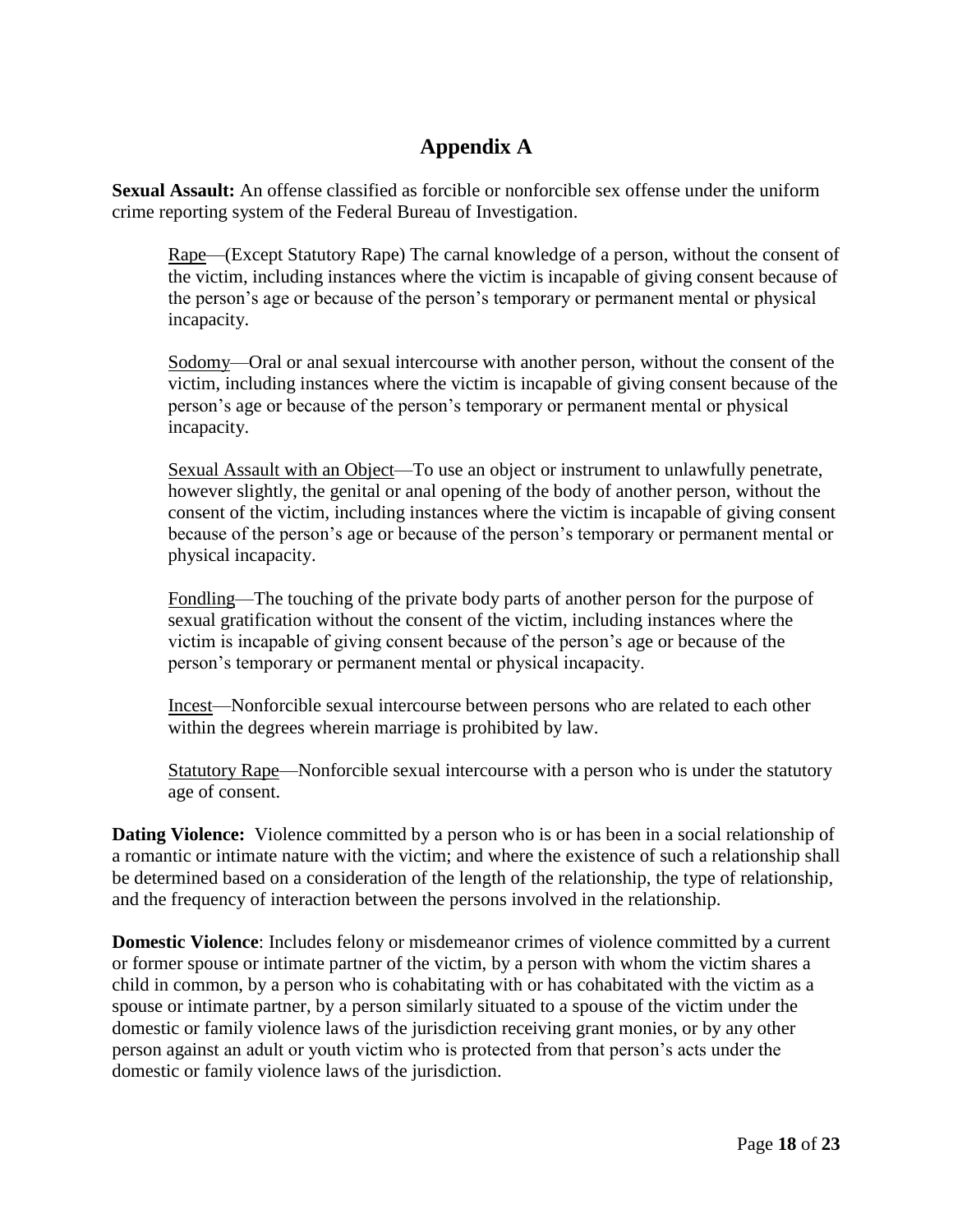**Stalking:** Engaging in a course of conduct directed at a specific person that would cause a reasonable person to fear for the person's safety or the safety of others; or suffer substantial emotional distress.

**Affirmative Consent** means an active, clear and voluntary agreement by a person to engage in sexual activity with another person.

For the purposes of an investigation conducted pursuant to these Administrative Regulations, the following principles shall be applied in determining whether consent for sexual activity was given and/or sustained:

A. Affirmative consent is the standard used in determining whether consent to engage in sexual activity was given by all persons who engaged in the sexual activity.

B. Affirmative consent may be revoked at any time during the sexual activity by any person engaged in the sexual activity.

C. It is the responsibility of each person to ensure that he or she has the affirmative consent of all persons engaged in the sexual activity to engage in the sexual activity and that the affirmative consent is sustained throughout the sexual activity.

D. It shall not be a valid excuse to an alleged lack of affirmative consent that the respondent to the alleged violation believed that the complainant consented to the sexual activity:

(i) because the respondent was intoxicated or reckless or failed to take reasonable steps to ascertain whether the complainant affirmatively consented, or

(ii) if the respondent knew or should have known that the complainant was unable to consent because such individual was unconscious, asleep, unable to communicate due to a mental or physical condition, unable to consent due to the age of the individual or the age difference between the individual and the respondent, or incapacitated due to the influence of drugs, alcohol or medication.

E. The existence of a past or current dating or sexual relationship between the complainant and the respondent, in and of itself, shall not be determinative of a finding of affirmative consent.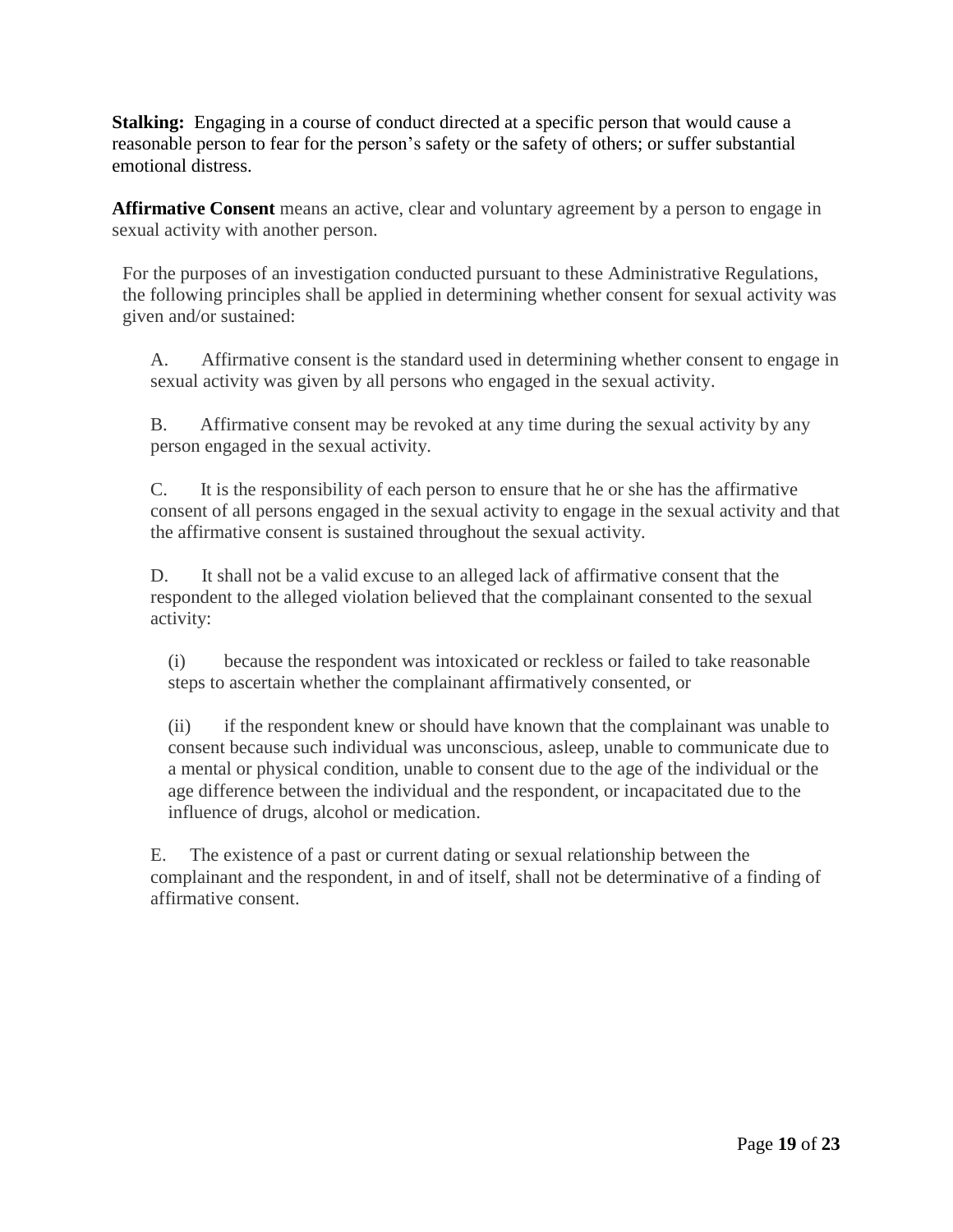## **COMPLAINT FORM REGARDING SEXUAL HARASSMENT (STUDENTS)**

*This complaint form should be used for complaints of sexual harassment as defined on page 1 of the Board's Administrative Regulations Regarding Title IX of the Education Amendments of 1972 - Prohibition of Sex Discrimination and Sexual Harassment (Students)*

| Date of the alleged sexual harassment<br><u> 1989 - Johann John Stein, mars an deus Amerikaansk kommunister (* 1950)</u>                                             |  |
|----------------------------------------------------------------------------------------------------------------------------------------------------------------------|--|
| Name or names of the sexual harasser(s)                                                                                                                              |  |
| ,我们也不会有什么。""我们的人,我们也不会有什么?""我们的人,我们也不会有什么?""我们的人,我们也不会有什么?""我们的人,我们也不会有什么?""我们的人<br>Location where such sexual harassment occurred _________________________________ |  |
| $Name(s)$ of any witness(es) to the sexual harassment                                                                                                                |  |
| Detailed statement of the circumstances constituting the alleged sexual harassment                                                                                   |  |
| ,我们也不能在这里的时候,我们也不能在这里的时候,我们也不能会在这里的时候,我们也不能会在这里的时候,我们也不能会在这里的时候,我们也不能会在这里的时候,我们也不                                                                                    |  |
|                                                                                                                                                                      |  |
| Signature of Complainant or Title IX Coordinator:                                                                                                                    |  |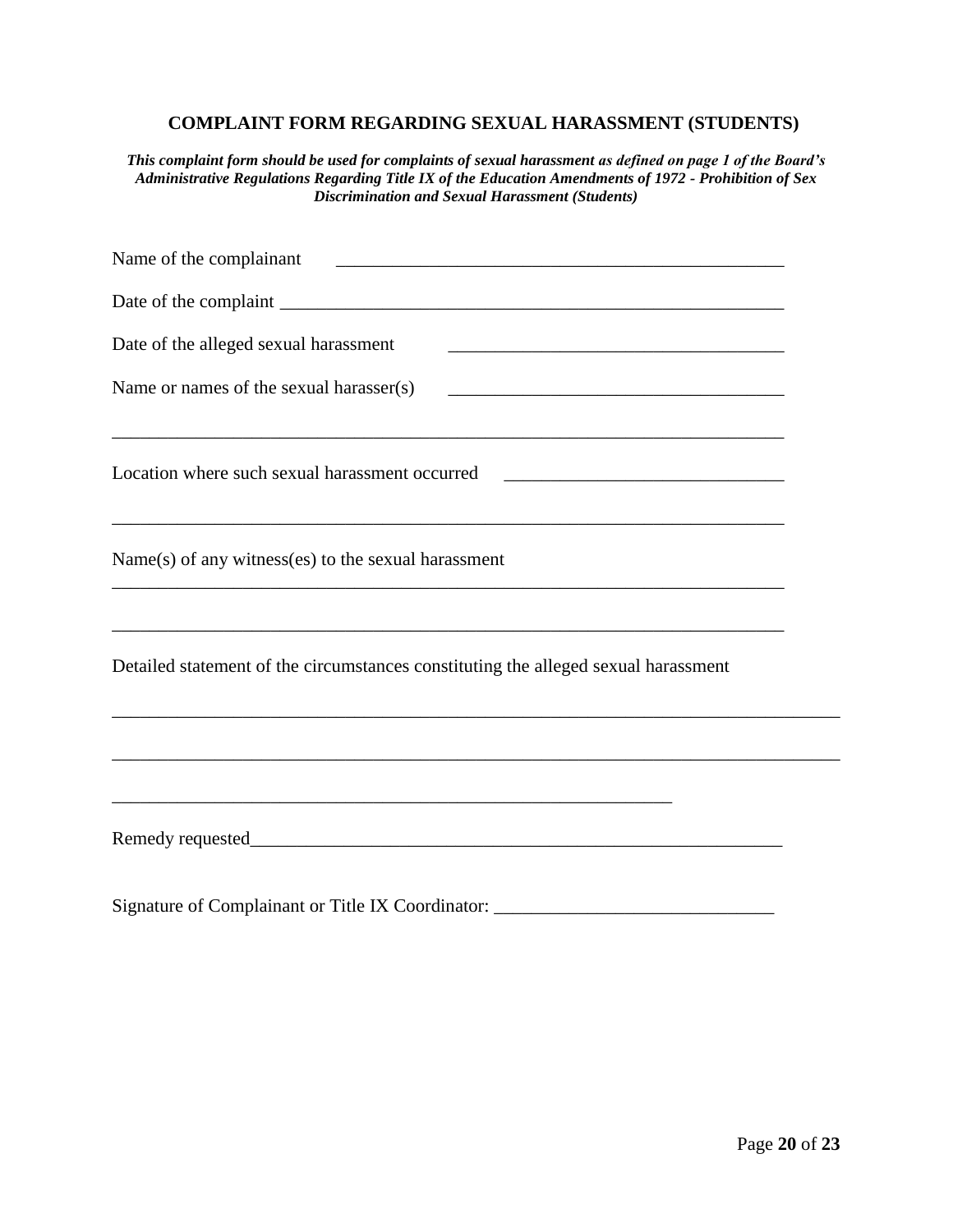## **COMPLAINT FORM REGARDING SEX DISCRIMINATION (OTHER THAN SEXUAL HARASSMENT) (STUDENTS)**

*This complaint form should be used for complaints of sex discrimination as defined on page 1 of the Board's Administrative Regulations Regarding Title IX of the Education Amendments of 1972 - Prohibition of Sex Discrimination and Sexual Harassment (Students)*

| Name of the complainant<br><u> 1989 - Johann Harry Harry Harry Harry Harry Harry Harry Harry Harry Harry Harry Harry Harry Harry Harry Harry</u> |  |
|--------------------------------------------------------------------------------------------------------------------------------------------------|--|
|                                                                                                                                                  |  |
| Date of the alleged sex discrimination<br><u> 1989 - Johann Barbara, martxa al III-lea (h. 1989).</u>                                            |  |
|                                                                                                                                                  |  |
| Location where such sex discrimination occurred ________________________________                                                                 |  |
| ,我们也不会有一个人的人,我们也不会有一个人的人,我们也不会有一个人的人,我们也不会有一个人的人,我们也不会有一个人的人。""我们的人,我们也不会有一个人的人,我                                                                |  |
| Detailed statement of the circumstances constituting the alleged sex discrimination                                                              |  |
|                                                                                                                                                  |  |
|                                                                                                                                                  |  |

 $Signature:$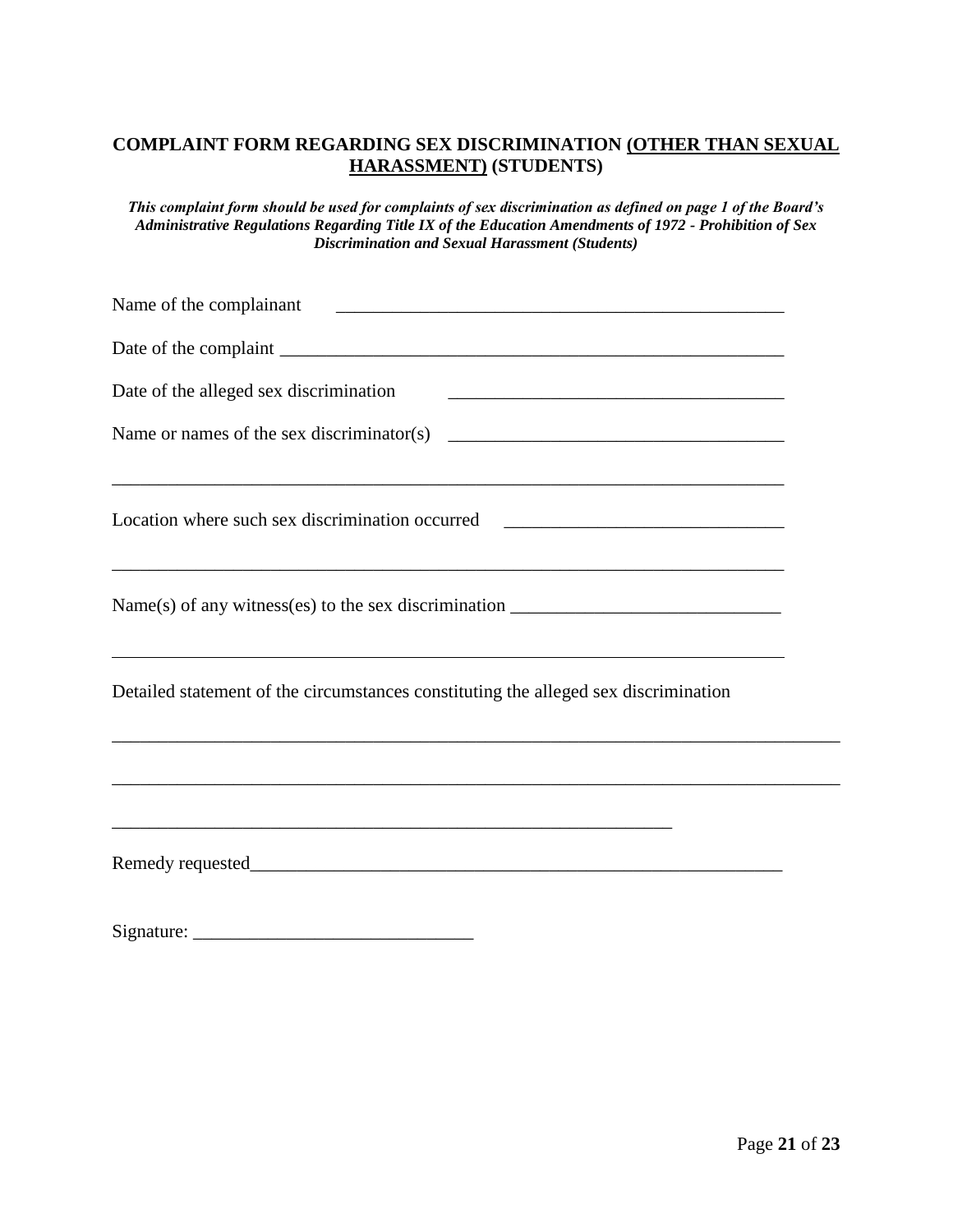## *SAMPLE WRITTEN NOTICE FOR FORMAL COMPLAINTS OF SEXUAL HARASSMENT*

## [LETTERHEAD]

#### NOTICE OF SEXUAL HARASSMENT ALLEGATIONS

In accordance with the Board's Policy and Administrative Regulations Regarding Title IX of the Education Amendments of 1972 - Prohibition of Sex Discrimination and Sexual Harassment (Students), a formal complaint of sexual harassment has been filed with the Title IX Coordinator.

\_\_\_\_\_\_\_\_\_\_\_\_\_\_\_\_\_\_\_\_\_\_\_\_\_\_\_\_\_\_\_\_\_\_\_\_\_\_\_\_\_\_\_\_\_\_\_\_\_\_\_\_\_\_\_\_\_\_\_\_\_\_\_\_\_\_\_\_\_\_\_\_\_\_\_\_\_\_ \_\_\_\_\_\_\_\_\_\_\_\_\_\_\_\_\_\_\_\_\_\_\_\_\_\_\_\_\_\_\_\_\_\_\_\_\_\_\_\_\_\_\_\_\_\_\_\_\_\_\_\_\_\_\_\_\_\_\_\_\_\_\_\_\_\_\_\_\_\_\_\_\_\_\_\_\_\_

Identities of the parties involved, if known:

| (Complainant(s)) |
|------------------|
| (Respondent(s))  |

The conduct allegedly constituting sexual harassment:

The date and the location of the alleged incident, if known:

\_\_\_\_\_\_\_\_\_\_\_\_\_\_\_\_\_\_\_\_\_\_\_\_\_\_\_\_\_\_\_\_\_\_\_\_\_\_\_\_\_\_\_\_\_\_\_\_\_\_\_\_\_\_\_\_\_\_\_\_

\_\_\_\_\_\_\_\_\_\_\_\_\_\_\_\_\_\_\_\_\_\_\_\_\_\_\_\_\_\_\_\_\_\_\_\_\_\_\_\_\_\_\_\_\_\_\_\_\_\_\_\_\_\_\_\_\_\_\_\_\_\_\_\_\_\_

The Title IX Coordinator or designee will contact the parties regarding the next step in the grievance process. Questions can be directed to the Title IX Coordinator: **[INSERT CONTACT INFORMATION FOR TITLE IX COORDINATOR]**

The respondent is presumed not responsible for the alleged conduct. A determination regarding responsibility is made at the conclusion of the grievance process.

All parties involved may have an advisor of their choice who may be, but it not required to be, an attorney. This advisor may inspect and review evidence as permitted by the Board's Administrative Regulations Regarding Title IX of the Education Amendments of 1972 - Prohibition of Sex Discrimination and Sexual Harassment (Students).

It is a violation of the Board's Student Discipline Policy to lie to school officials or otherwise engage in dishonest behavior, which includes knowingly making false statements or knowingly submitting false information during the grievance process. Any student who knowingly makes false statements or knowingly submits false information during this grievance process will be subject to sanctions pursuant to the Board's Student Discipline Policy. Any employee who knowingly makes false statements or knowing submits false information during this grievance process is subject to discipline, up to and including termination.

**A copy of the Board's Policy and Administrative Regulations Regarding Title IX of the Education Amendments of 1972 - Prohibition of Sex Discrimination and Sexual Harassment (Students) is included with this notice.**